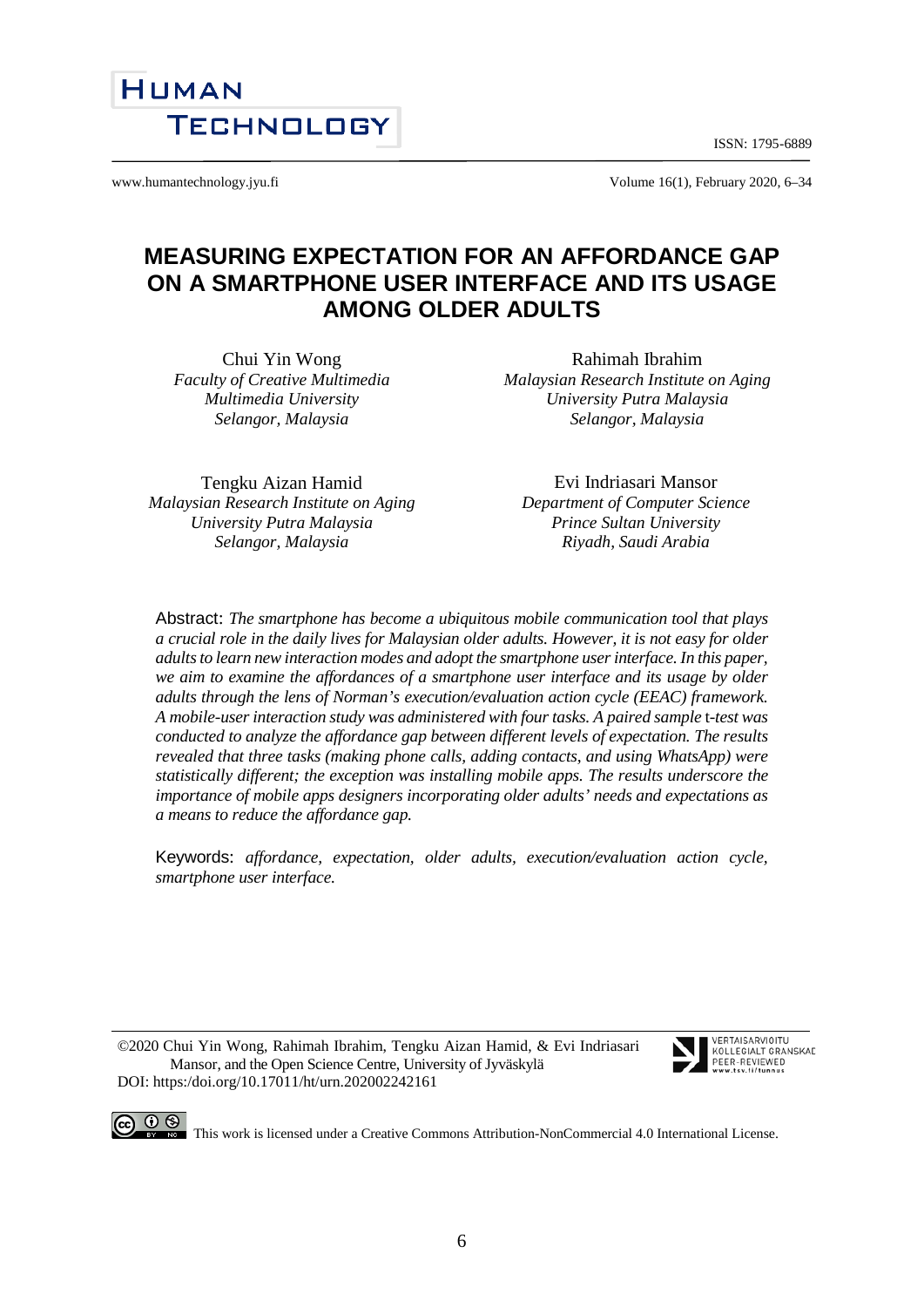#### **INTRODUCTION**

Malaysia will be joining the advanced countries in becoming an aged nation by 2035 (Hamid, 2019; Sinnadurai, 2019). This study indicates that 15%, or 5.6 million people, of the Malaysian population will be aged 60 years and above, with an increase in life expectancy due to better health care and improved standards of living.

Mobile technologies such as smartphones have become necessary tools in most societies. Growing numbers of people also have to adopt and use a mobile phone for communication and functional tasks (mobile apps) these days. Given the widespread, prevalent, and ubiquitous nature of technologies such as smartphone devices and broadband services, these gadgets have penetrated and influenced all walks of life, including those of the older adult cohort. Older adults, aged 60 and above, were not raised in the digital era; however, they now represent a market of potential smartphone consumers. A majority of this cohort are more familiar with the feature phones, which are equipped only with basic functions such as voice calling and text messaging (PC Magazine, n.d.; Technopedia, n.d.), rather than the smartphone user interface. However, the birth of the iPhone in 2007 marked the initiation of the "smartphone era" (Anh, 2016; Pothitos, 2016), and 10 years later, almost no one buys a feature phone anymore (Hern, 2017). As a result, older adults cannot escape migrating into the "silver smartphone users" cohort, also known as the "grey market" (Mack, n.d.). Having said this, older adults generally are perceived as "techno-phobic" in taking up new technology (Essén & Östlund, 2011; Fisk, Rogers, Charness, Czaja, & Sharit, 2009; Haederi, 2011; Hogan, 2006, 2009; Nimrod, 2018).

Although the smartphone is becoming a ubiquitous communication tool for older adults in their daily lives, learning the new interactive mode is neither easy nor straightforward for them, and it takes time for them to adopt fully the overall smartphone user interface. As such, affordance plays an important role for interaction and user interface designers in terms of designing and developing an intuitive smartphone user interface. This implies that the concept of affordance is significant for user interface–user experience (UI–UX) designers and mobile app developers when designing an artifact, device, or system in that the UI–UX provides visual cues for users to understand possible actions. Crucially, in the context of this study, the perceived affordance involves both the action possibility and visual appearance for smartphone user interface. Users interact with a smartphone's capabilities through its user interface components, such as icon design and navigation tabs, and they are exposed to several action possibilities. It is essential that all these elements are visibly clear and make sense to the users.

The research question of this study is "What is the affordance gap on levels of expectation for older adults interacting with smartphone user interface?" As such, we aim in this paper to examine the affordance gap by measuring the various levels of expectation (pre- and posttasks) of older adults interacting with smartphone functions and mobile apps. We also explore the reasons for any identified affordance gap in the smartphone user interface among older adults.

#### **PRIOR RESEARCH AND RELATED WORK**

This section provides a review of the literature and related work on the affordance concept and its model. In addition, we analyze previous studies on intuitive user interfaces, smartphones, and mobile apps for older adults.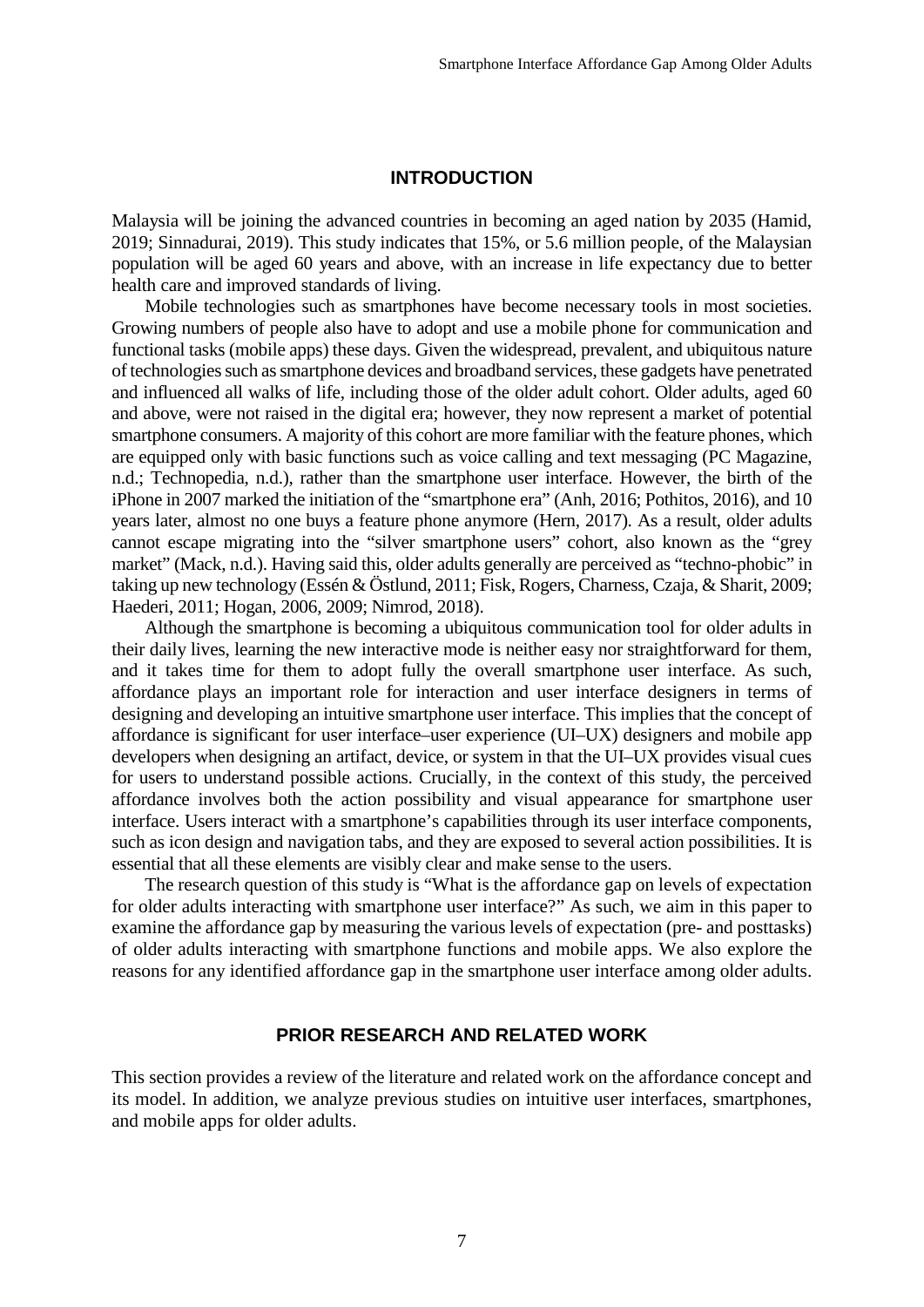### **Affordance**

The term "affordance" was first introduced by James J. Gibson (1977, 1979), an ecological psychologist with a focus on the field of visual perception. He explained, "Affordances of the environment are what it *offers* to the animal, what it provides or furnishes, either for good or ill" (Gibson, 1979, p. 127, italics in original). Thus, an affordance is a single attribute of an object that allows the user to carry out an action.

In the 1980s, the term affordance was propagated by Donald Norman—a design psychologist situated among industrial designers and the human–computer interaction and design communities—through his *Design of Everyday Things* book (Norman, 1998). He defined affordance as "the perceived and actual properties of the things, primarily those fundamental properties that determine just how the thing could possibly be used" (p. 9). The concept of affordance is applied to the analysis of everyday objects. If the affordance contradicts a user's expectation and mental model of use, the object or artifact most likely will not be used easily and thus may be discarded. Therefore, the user's perception of an object's affordance fosters or jeopardizes usability.

Norman (1998) highlighted that affordance provides strong clues for the operation of things and suggests the range of possibilities. For instance, a chair affords support and, therefore, it affords sitting. In addition, certain types of chair also afford the ability to be carried or to be stackable. Norman distinguished the concept of affordance into two types: actual affordance and perceived affordance. Actual (or real) affordance refers to physical objects available to humans through sight, touch, sound, or to a certain extent, smell or taste of the artifact. For example, a chair allows a user to touch its hardness via its material, for instance, wood or plastic; to view the color of its surface; and to listen to a sound by hitting its surface. On the other hand, in the virtual world, the graphical user interface of a software application represents a perceived affordance. For instance, the user-interface components of a smartphone comprise icons, a menu, navigation tabs, and clickable buttons. Therefore, as an example, a user presses an icon of a phone on the smartphone user interface to make a call. The tactile sensation of touching the phone icon on a graphical user interface is very different from the tactile sensation of pressing a number on or holding a physical telephone.

A vast literature indicates that the appearance of an object, artifact, or system should allow users to know what to do even at the first look. Thus, for a simple design like a button, the users should be able to know to press the button, provided it is "press-able," from its appearance. As a result, a simple design does not require any extra picture, label, or instructions for users to know what action they need to take. Unless the item is a complex design that requires further information from a user manual or training, the user's first impression—or perceived affordance of an artifact or system—will determine whether the artifact is a good or poor design.

In this study, we intended to examine the perceived affordance of a smartphone user interface. The issue for a graphical user-interface component is that it has no obvious physical or real affordances other than what the actual device provides simply as the host for the intended operations of the virtual environment. This difference sometimes poses challenges for users to comprehend how a familiar item works in a virtual environment. Norman (1998) highlighted that users can only learn the perceived affordances of graphical user interface elements in a virtual world (i.e., software programs or mobile applications) through convention. These could be challenging for first-time users who have no visual clues or prior product experience of how to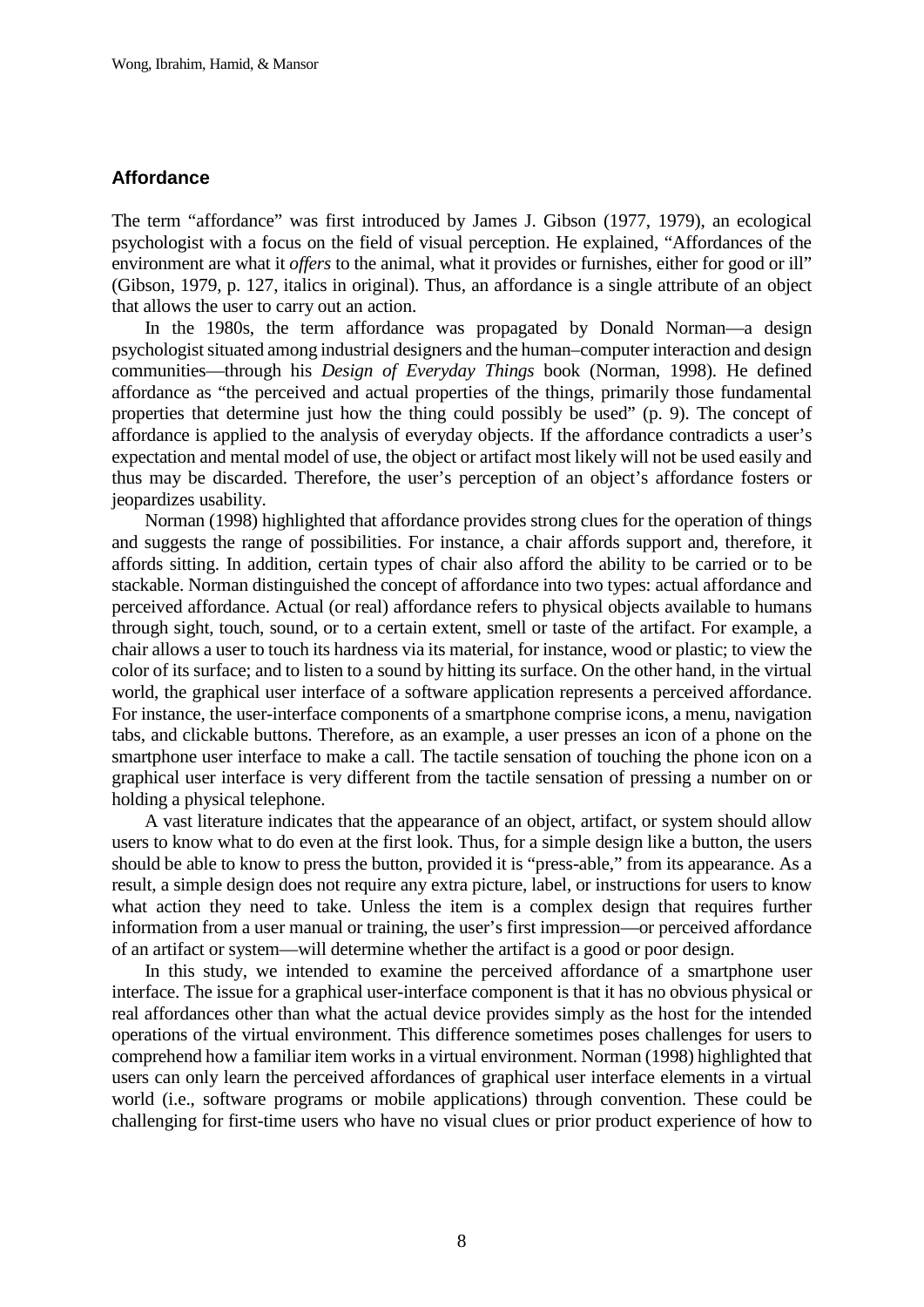interact with a graphical user interface, in this case, a touch screen interface to the virtual world. This is especially true for adults who start to learn how to use the smartphone user interface in their older years. Thus, no matter what age, users need to learn the convention through practices, or trial and error, several times to become familiar with the use of virtual objects or graphical user interface elements. However, no matter what the services or artifacts, older adults find it useful and interesting to access new media (e.g., photos and videos) on their smartphone, but they also generally find it difficult to navigate through the complex design of a smartphone user interface and mobile applications.

## **Norman's Execution/Evaluation Action Cycle Model**

In a human–computer interaction framework, it is important to understand how older adults interact with an artifact, such as a smartphone user interface, as is the focus of this study. When an object is designed for a purpose (function), it affords interaction between a user and the function itself. Norman (1998) explained the interaction as a way of framing the relationship between people and object by way of the execution/evaluation action cycle (EEAC; Figure 1).



**Figure 1.** Seven stages of actions under execution and evaluation in the EEAC. The stages of execution begin with the goals, which are then translated into action sequences. This is followed by user's perception of the world that impacts the stages of evaluation (Norman, 1998). The image was adapted by the authors from http://picostart.myweb.hinet.net/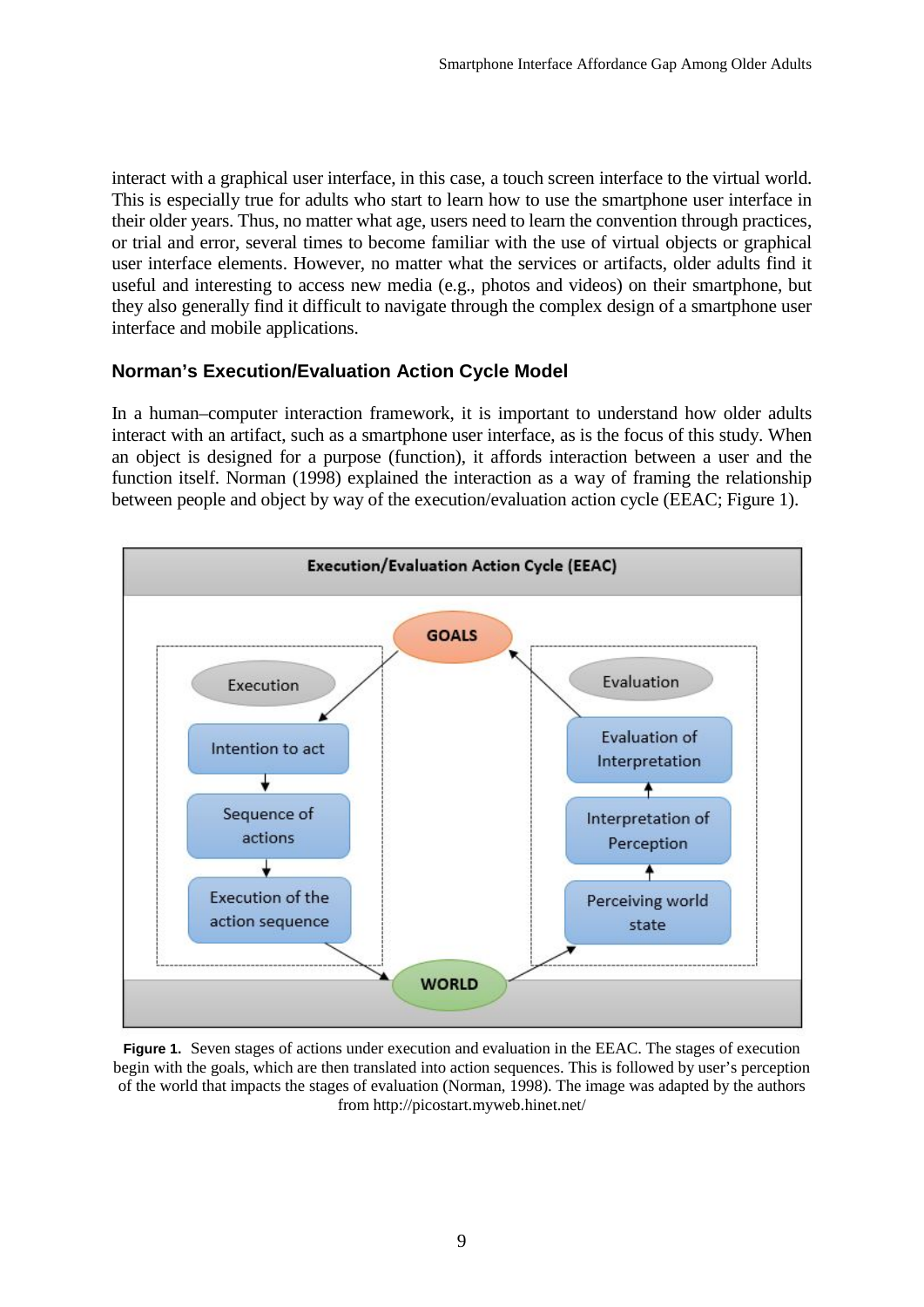The EEAC model comprises four basic parts: goals, execution, world, and evaluation. A goal is something to be achieved, although often it is stated vaguely. A goal does not specify any particular action. Rather, a goal is an intention for a specific action to be taken to achieve the goal. However, intentions also are not specific enough to control actions. To achieve the goal, then an action in the world must be enacted. Norman (1998) indicated that any action comprises two aspects: execution and evaluation. Execution involves doing something, and evaluation is the comparison of what happened with what was wanted or expected to happen. Yet these are not simple processes. In fact, there are seven stages of actions in the EEAC.

The stages of execution start with a goal, the objective to be achieved. The goal is then translated into an intention to do some action(s). The intention must be translated into a set of internal commands, that is, an action sequence that can be performed to satisfy the intention. The action sequence takes shape as a mental event. Nothing will happen until it is executed, meaning performed upon the world. This is followed by the stages of evaluation, starting with the user's perception of the world. This perception must then be interpreted according to the user's expectations and compared with the intentions and goals. If the system's design and behavior match with the user's expectation and falls within the user's mental model, which is what the user believes about the system at hand (Nielsen, 2010; Norman, 1998), the user will not experience unmet expectations that typically yields frustration and dissatisfaction with the artifact. As such, we intended in this study to examine the level of user expectation before and after a smartphone interaction task. This means we measured how the users perceived an icon design before exposing and interacting with a certain task, and their interpretations of the icon design with its intended function after interacting with the task.

As an example of the EEAC in action, we presented a simple task of how a user interacts with a mobile phone. The goal was to take a phone call; the intention was to answer to an incoming phone call on a smartphone. The action, then, was for the user to react to an incoming phone call on the smartphone user interface. If an older adult is a first-time user of a smartphone, he or she may not understand how to operate a smartphone user interface. For a user whose previous experience was a keypad-enabled feature phone, he or she most likely would attempt to retrieve a phone call by pressing a "phone call" keypad button. However, when migrating to smartphone use, older adults need to relearn the new interaction mode and conventions of how it works. Instead of the former typical interaction mode of pressing, the older adult needs to learn to slide (action) the green colored "receiving call" function in order to pick up the incoming call (intention). Throughout the study observation, we frequently saw first-time users continually pressing the green colored phone icon instead of sliding it, and this led to missed calls and yielded user frustration. As a result, we identified affordance gulfs (gaps) in execution and evaluation, where the perceived function did not match with user expectation. Therefore, in this study, we examined the affordance gaps by measuring the level of expectation of the smartphone user interface by older adults.

## **Affordance and Its Related Work**

The concept of affordance has evolved since its original presentation in the discipline of ecological psychology and, over time, it has been applied across various disciplines, such as design studies, human–computer interaction (HCI) and interaction design fields, media and social media, communication studies, and others. In the HCI discipline, the field in which this study is situated, the concept of affordance has evolved and been developed by various scholars. Gaver (1991) extended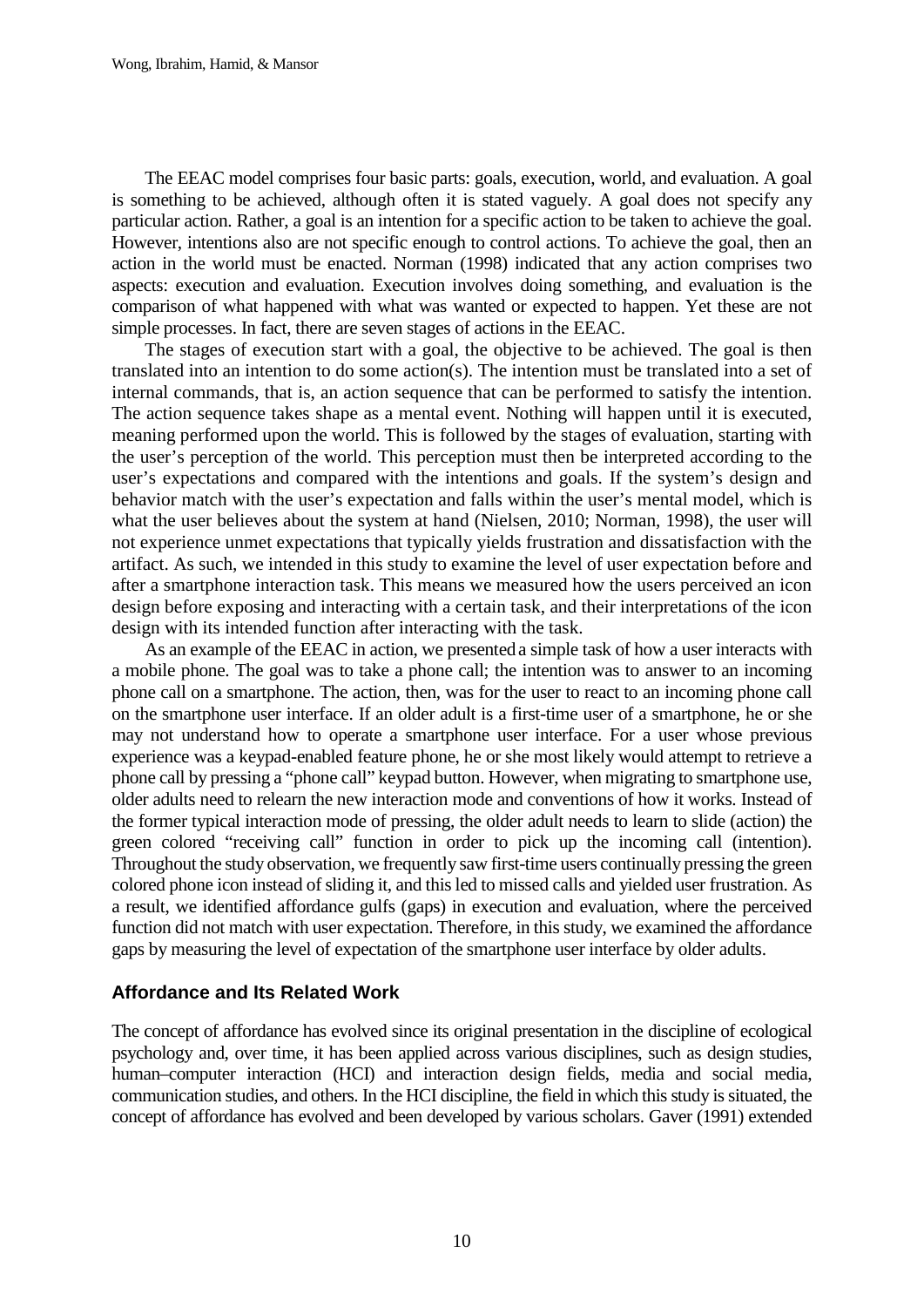the concept of affordance by proposing the technology affordance model, which is applicable for user interface design in HCI studies. The concept of technology affordance focuses on the interaction between technology and the user of it. According to Gaver, affordances are fundamental objects of perception, where people perceive the environment directly in terms of its potential for action, without involving any significant intermediary, such as memory or inference. Under the concept of technology affordance, Gaver described "perceptible affordance" as the perceptual information available for an existing affordance or user interface. This implies that the term perceptible affordance is considered similar to Norman's (1998) definition of perceived affordance.

In regard to our study, the major scholarship and concepts of the HCI field still are focused on Norman's (1998) EEAC model. Thus, the concept of affordance that undergirds our study is described broadly as the possibilities for actions between an object/technology interface and the user that enables or constrains potential behavioral outcomes in a particular context (Faraj & Azad, 2012). Hence, the understanding of affordance is accepted universally in this field as "action possibilities offered by the environment" (Kaptelinin, 2013, p. 2565). This concept is more applicable to design and HCI studies and relates to the original notion of Norman's (1998) EEAC model. Nonetheless, we see a scarcity of research articles that measure the affordance gap. Thus, this study aims to plug a part of that gap in the literature by focusing on measuring the affordance gap in the older adult users' expectations of the smartphone user interface.

#### **Intuitive User Interface**

The design of a user interface refers to the look and feel of software (i.e., mobile apps, software programs) or machines (i.e., mobile devices, computers, home appliances). To ensure the perceived affordance of user interface design is intuitive, Blackler (2006) and O'Brien, Rogers, and Fisk (2007) both highlighted the importance of taking the users' prior experience and knowledge into consideration when designing artifacts. Prior experience or knowledge is defined as information available in the participant's memory that is used during the interaction with the artifact. For instance, an older adult's prior experience using a keypad-enabled mobile phone can help him or her, in some ways, understand some components of a smartphone because of the relatedness between the features of the two phone systems. This is particularly true when compared to someone who has never handled a less complex mobile phone.

To explain further the notion of familiarity, an icon design that depicts a telephone or phone handset is a familiar metaphor suggesting the function of making a phone call in smartphone user interfaces. Norman (1998, p. 62) referred to this information gained from relevant prior experience as "knowledge in the head" (KiH). Meanwhile, other information available to the users—such as instructions, device feedback, mobile-user interface screen controls, and userinterface design components—is considered "knowledge in the world" (KiW). Good design of KiW is important for older adults who prefer to use new technologies with the support of instruction and training. To reduce errors, one design recommendation is to place guidance or external consistency on the display of user interface that links KiW to a user's prior knowledge (KiH; Norman, 1998; O'Brien, 2010).

If the artifact or user interface of a product is intuitive to use, which means with affordance design, users can call upon their previous experience to complete the task easily without referring to user manuals, receiving help from others, or attending trainings. Thus, a user interface is intuitive when it contains the components of affordance, familiarity, and no frustration to users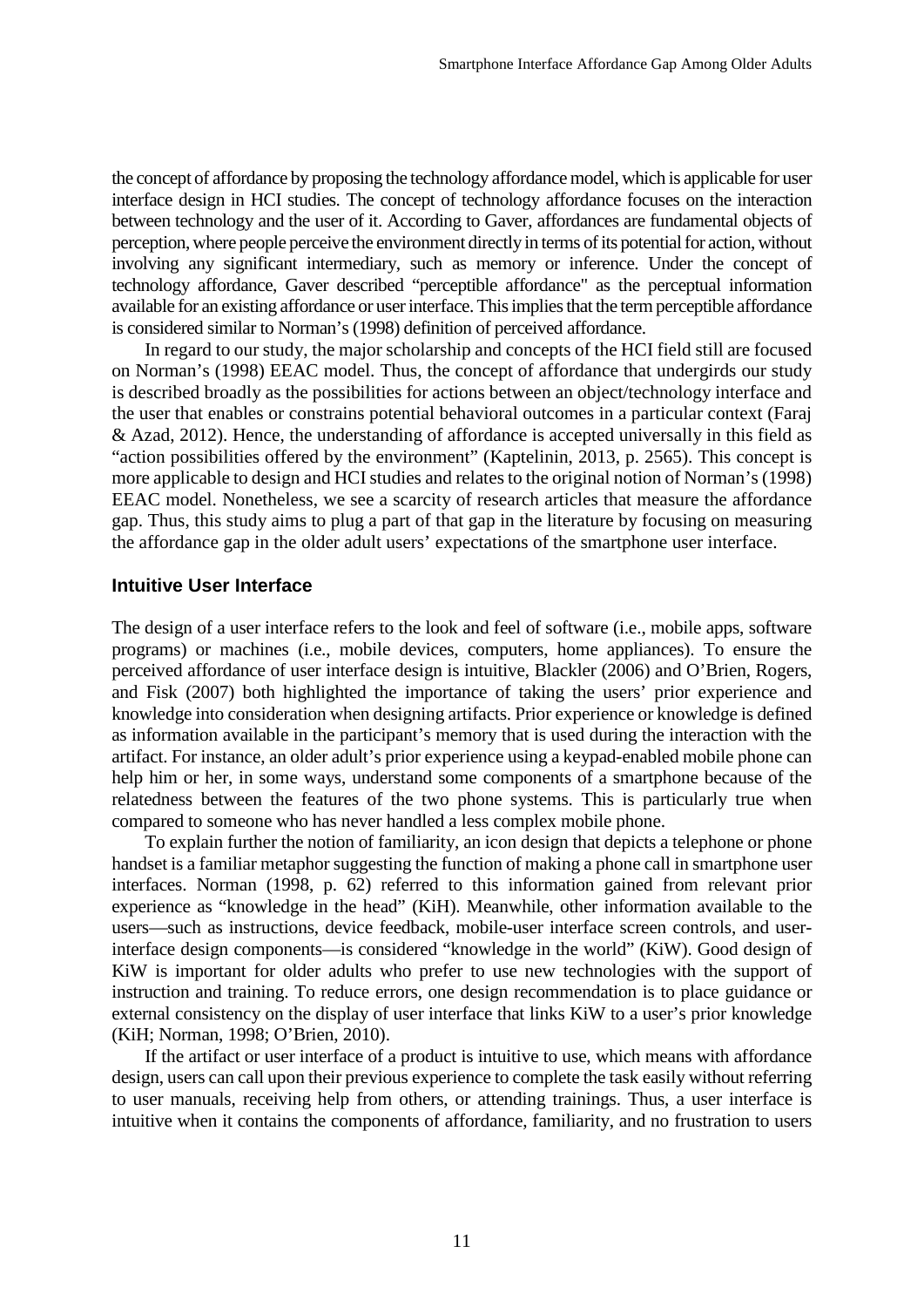(Blackler, 2006; McKay, 2010). Intuitiveness also implies that when UI–UX designers and mobile app developers create smartphone user interfaces and mobile apps, their consideration of affordance and consistency in the design is vital.

To ensure the smartphone user interface is usable and intuitive, various usability evaluation methods are employed in studies to measure the usability and design issues, such as heuristic evaluation, usability testing involving users, focus groups, field observations, and the shadowing method (Gómez, Caballero, & Sevillano, 2014). One popular method of performing usability inspection without requiring too much expertise, time, or expense is the heuristic evaluation (Nielsen, 1994). Nielsen and Molich (1990) designed 10 fundamental usability heuristics for user interface design over a range of system user interfaces. However, some researchers found these heuristic guidelines too general and additional heuristics were developed to cater to specific contexts. For instance, a list of heuristics for smartphone apps targeted toward older adults (Silva, Holden, & Jordan, 2015), heuristic evaluation on mobile interfaces (Gómez et al., 2014), smartphone usability heuristics (Inostroza, Rusu, Roncagliolo, Rusu, & Collazos, 2016), design guidelines and checklists for feature phones and smartphones (Petrovčič, Taipale, Rogelj, & Dolničar, 2018) represent some of context-specific evaluative tools.

## **Smartphone, Mobile Apps, and Older Adults**

Some literature mentioned that older adults have been stereotyped as "late comers" or "laggards" regarding the uptake of new technologies or services (Essén & Östlund, 2011; Price, Pak, Müller, & Stronge, 2013; Wong, 2011). On the contrary, burgeoning research, especially in the fields of HCI, aging, and technology (Abascal & Civit, 2001; Plaza, Martin, Martin, & Medrano, 2011), has been conducted on smartphones and older adults due to the rising aging population worldwide. Other studies revealed that older adults are active smartphone users (Colombo, Aroldi, & Carlo, 2018; Rosales & Fernández-Ardèvol, 2016a; Selwyn, Gorard, Furlong, & Madden, 2003). A majority of older adults, especially those in the young-old cohort, aged 60 to 74 (Fisk et al., 2009), are considered still productive and active at their age, having special information and communication technology (ICT)-related needs, and are interested in learning new technology, including smartphone and mobile apps (Berenguer et al., 2017; Carlsson & Walden, 2015; Nikou, 2015; Rosales & Fernández-Ardèvol, 2016a).

Despite the perception of older adults as late comers to smartphone adoption, a majority of seniors received their first smartphone as a gift or as a second-hand device passed down from a family member (Ivan & Fernández-Ardèvol, 2013; Oreglia & Kaye, 2012; Sun, Ding, Lindtner, Lu, & Gu, 2014). This opens a new era in the mobile business landscape for the telecommunication industry, as well as for mobile apps developers and designers. In contrast, the findings of a survey study conducted in Spain by Rosales and Fernández-Ardèvol (2016a) revealed that a majority (79%) of the older adult respondents bought the smartphone themselves because they wanted a new mobile phone rather than a second-hand device. Family encouragement is the primary factor influencing older adults to overcome their psychological barrier to accepting their first smartphone (Pee, Maksom, & Norizan, 2014; Sun et al., 2014).

In terms of mobile apps usage, another study done by Rosales and Fernández-Ardèvol (2016b) revealed that WhatsApp is the most popular and frequently used mobile application across all age cohorts studied, but especially by older adults (aged 55 to 76 years), in Spain. One reason older adults in Spain were adopting a smartphone was because, with a minimal mobile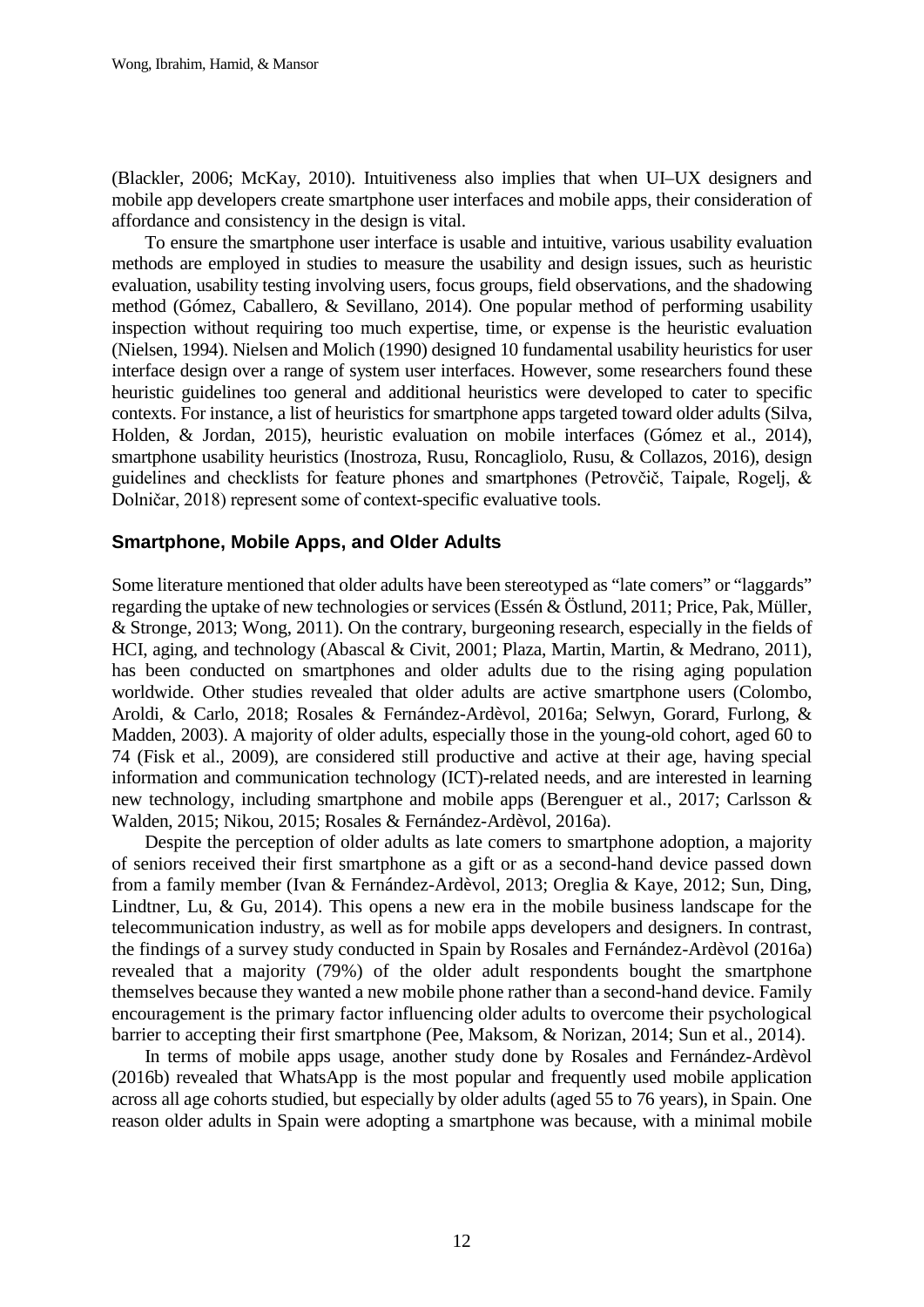data plan subscription, it is cheaper to make a WhatsApp phone call rather than using the mobile voice call feature. Interestingly, their findings also revealed that older adults viewed the source of incoming calls differently: Older users felt a sense of urgency in taking calls coming from the voice call function on smartphones whereas a WhatsApp voice call was not deemed an important call. In addition, it seems the older adults were excited to keep themselves active in a WhatsApp group because it allowed them to maintain and reinforce relationship ties with their family members regardless of geographic separation. It also allowed them to share their happenings via media files (photos and videos) with significant others. These findings are supported by research done by Nouwens, Griggio, and Mackay (2017), who found that their respondents used specific mobile apps for specific interactions: WhatsApp to communicate with family members and Facebook Messenger to engage with friends.

Plaza et al. (2011) pointed out that the important reason for older adults to use mobile apps is that they want to live independently in their own homes as long as possible. The needs of older adults using smartphones and mobile apps can be classified into two main domains: "health– wellness–home care" and "safety–security–mobility." The former domain consists of social interaction, hobbies, information gathering, learning and education, working life, health and wellness, home care, and chores and supply with goods. The latter domain involves issues related to safety-security and privacy, peace of mind, and mobility (Plaza et al., 2011). As such, those young-old adults who are conversant with using smartphones and with ICT use during their active work life will continue to use mobile apps and advanced features on their smartphones after they retire. As a result, domains such as working in later life, spirituality, hobbies, and lifelong learningrelated mobile apps are worthwhile for researchers, designers, and developers to explore further.

#### **METHODS**

This paper presents part of a larger mobile-user interaction study. This full study was conducted using concurrent embedded design mixed methods (Creswell & Clark, 2011), which means qualitative data (interview) was collected concurrently and embedded within a major quantitative data (survey and observation) collection. The purpose of conducting a concurrent embedded design mixed method was to enhance a better understanding of and to supplement the secondary qualitative data within a larger quantitative study. The quantitative data were analyzed to assess the affordance gap in terms of level of expectation. We used the qualitative data to complement the quantitative data by identifying the reasons for an affordance gap, that is, the mismatch between older adults' expectations and a smartphone user interface. The qualitative data also aimed to gain insight into how older adult participants interacted with a smartphone UI.

As this is a cross-sectional observational study, it did not include an intervention component. The intention of the study was to examine the perceived affordance on the level of expectation before and after presented tasks and the possible actions taken among the older adults interacting with smartphones.

#### **Participants and Sampling**

Due to the nonexistence of national statistical data on the Malaysian older adult population who own smartphones, this study used nonrandom sampling techniques that involved purposive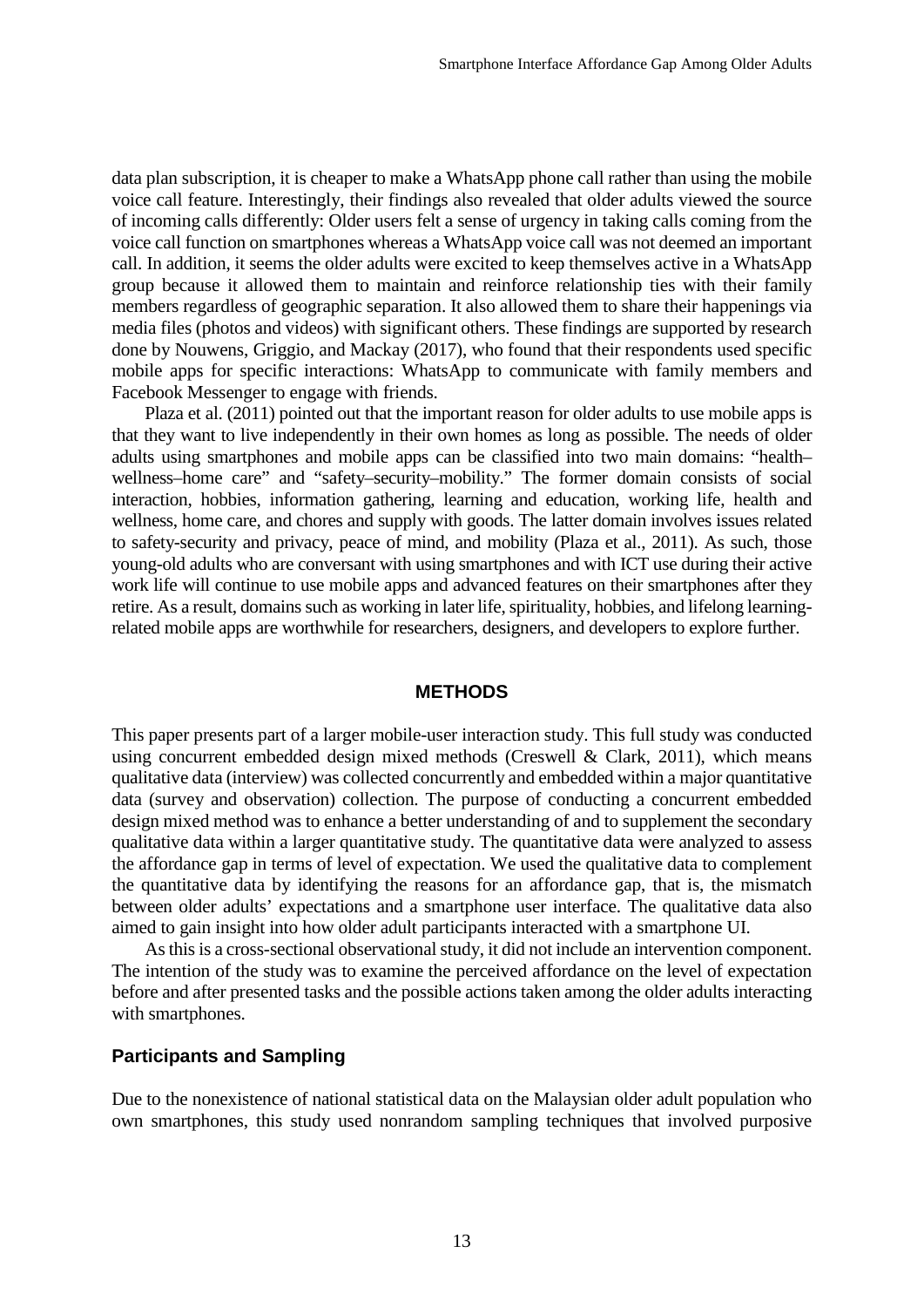sampling and snowballing. In Roscoe's (1975) rule of thumb, a sample size of 30 or more is recommended in most experimental and observational studies.

We recruited the participants from the attendees at the University of the Third Age (U3A) in Kuala Lumpur, Malaysia. Some also were seniors from community centers in the Malaysian state of Selangor. The U3A offers lifelong learning programs for older adults in Kuala Lumpur and Selangor. We selected this association because it is one of the most active senior citizen organizations in the country. It also offers a first-of-its-kind smartphone-for-seniors training course. In this study, we recruited 80 (40 male and 40 female) older adults as participants for the mobileuser interaction study in 2016. They were aged 60 to 74 years ( $M = 65.63$ ), thus representing the young-old adults cohort.

Two criteria were employed for selecting the participants in this study: the individuals were members of the young-old adults cluster (Fisk et.al. 2009), meaning aged from 60 to 74 years, and each had experience using a smartphone for at least 3 months. This cohort has high potential for actively using online services and mobile apps for the rising "grey market" in the Malaysian mobile industry. Because we focused our study on the operational activities of older adults using smartphones, and not on health-related matters, those who suffered from severe visual, cognitive, motor, and hearing impairment were excluded from participation.

Malaysia is a multiracial society. Thus, all the participants  $(N = 80)$  were Malaysians, but comprised three major ethnic groups: Malay  $(27.5\%, n = 22)$ , Chinese  $(58.8\%, n = 47)$ , and Indian/others (13.8%,  $n = 11$ ). The percentage of Chinese older adults was higher among the three groups due to their high "turn-up" rate and that they represented the higher percentage of U3A membership during the 2016 data collection period.

## **Apparatus and Settings**

A smartphone with an Android mobile operating system (OS) served as the test apparatus for this study. An Android smartphone was chosen because the findings from our previous smartphone usage survey (Wong, Ibrahim, Hamid, & Mansor, 2017) revealed that a majority of older adults owned an Android smartphone, and it also was more affordable and popular than the other types of smartphones, the iPhone in particular. In this study, we used a Samsung S7 Edge due to its large 32GB internal memory, allowing us to capture and store screen interaction videos within the phone itself. This model had launched in the global market (March 2016) just prior to our data collection process. The Android 5.0 Lollipop design was the Android mobile OS software version used when we conducted the user testing from May to July 2016.

We conducted the study in a quiet meeting room at the Malaysian Research Institute of Ageing (or Institute of Gerontology), where the U3A is based and many older adults were available. All the participants were scheduled for user testing at a specific time, and each test was conducted independently at U3A.

## **Task Design**

In this study, the four task scenarios were derived from the results of the second phase of the previously completed smartphone usage survey result (Wong et al., 2017), which allowed us to adhere to ecological validity. In short, the four main tasks for this study were making a phone call, adding a contact to a phone book, installing a mobile app using the Google Play Store,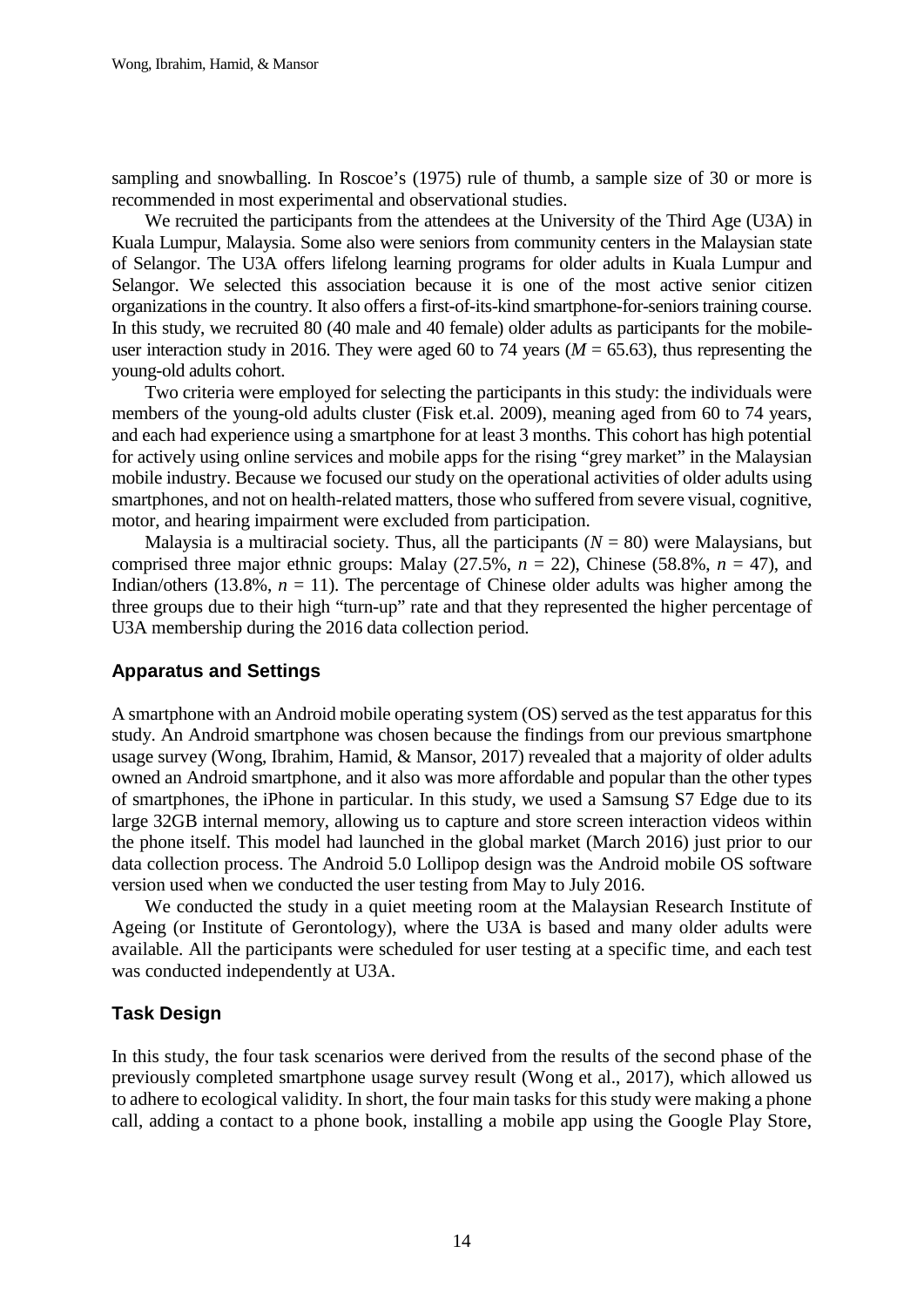and using WhatsApp. Each of these main tasks also contained two or three subtasks in line with goal of the main activity. Table 1 provides the details of the four-task design, details on which can be found in Wong, Ibrahim, Hamid, and Mansor (2018).

### **Procedure**

We received approval from the University Putra Malaysia Research Ethic Committee before conducting the mobile-user interaction study. A screening process was conducted during user recruitment based on the criteria for participant selection. During the mobile-user interaction study, all participants signed an informed consent form; we kept their identities anonymous for data analysis purpose. Each participant was given a code name with number; for example, P1 represents Participant 1. Each session took between 45 and 120 minutes for the users to interact with the given tasks, depending on the participant's ability and familiarity with the smartphone user interface.

Firstly, before we presented the test tasks to the older adults, the participants completed the first part of an affordance questionnaire regarding their demographic profiles, smartphone usage, and their perceived affordance on the level of presumed expectation for selected tasks. They also were interviewed to identify their motivations for and barriers to using a smartphone. This served as the pretest. Next, they were presented the four tasks to perform on the Android smartphone platform. After the participants performed the four tasks, they were asked to complete the second part of the affordance questionnaire, which gathered information on the participants' perceived affordance and experience interacting with the smartphone tasks that formed the quantitative element of the study. Lastly, the participants participated in a followup interview during the debriefing session.

The questionnaire was written in three languages: English, Bahasa Malaysia (the national language of Malaysia), and Mandarin. The questionnaire underwent backward and forward translations from English to Bahasa Malaysia/Mandarin and vice versa. All the translations were handled collaboratively among the primary researcher (i.e., the first author), an online translation service company, a certified translator in Bahasa Malaysia and English languages, and a qualified translator in Chinese and English languages. After comparing the forward and

| Table 1. Tasks and Subtasks Presented to Young-Old Participants of Concurrent Embedded Design |
|-----------------------------------------------------------------------------------------------|
| Mixed Methods Study of a Smartphone Interface Affordance Gap.                                 |

| Task 1: Voice Calls         |  |  |  |  |  |  |  |
|-----------------------------|--|--|--|--|--|--|--|
| Subtask 1: Making a call    |  |  |  |  |  |  |  |
| Subtask 2: Retrieving calls |  |  |  |  |  |  |  |

#### **Task 2: Phonebook**

 Subtask 1: Adding a contact to a phonebook Subtask 2: Making a call from phonebook contact

#### **Task 3: Installing a Mobile App**

 Subtask 1: Go to the Google Play Store to download a flashlight mobile app Subtask 2: Start initiating the application

#### **Task 4: Using WhatsApp**

 Subtask 1: Sending a message using WhatsApp Subtask 2: Sending a photo using WhatsApp Subtask 3: Sending an audio file using WhatsApp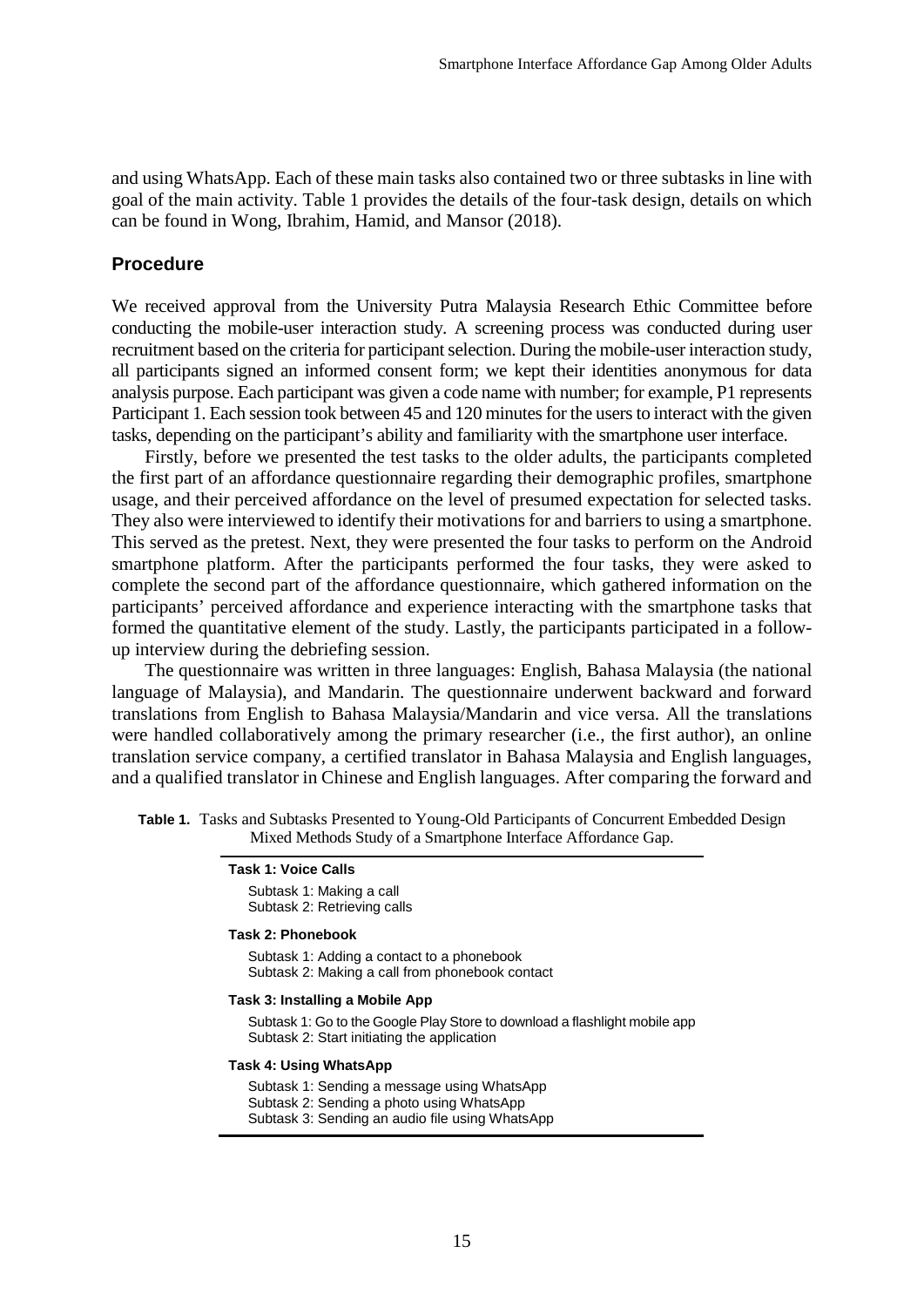backward translations, all the meanings remained the same with some variance in sentence structure and grammar. No major correction was done in the translation.

The complete session (from informed consent to debriefing) was video recorded. This process was most useful in gathering intonation and facial expressions during the mobile-user interaction tasks. Additional observation data were collected with Mobizen screen capture software on the Android phone to record the mobile screen interaction. The primary researcher also recorded the timing and verbal comments from each observation sessions. This researcher (mainly the first author) is conversant in the three main local languages, those used for the questionnaire. Hence, each session was conducted in whichever language was preferred by the participant in response to the researcher's inquiry at the start of the session.

## **Questionnaire and Measures**

In this study, the type of measure is self-report. To examine the perceived affordance and possible actions of smartphone user interface among the older adults, the participants were prompted regarding the level of expectation measures before and after interacting with each task. The expectations were measured using a 7-point Likert scale, where 1 indicated *very difficult* and 7 *very easy*. Before every task, participants were asked, "How difficult or easy do you expect this task to be?" Then, after completing each task, they were asked "How difficult or easy did you find this task to be."

## **Interviews**

An interview was conducted before and after the four tasks process. The purpose of interview before the task interaction was to uncover the motivations and rationales that led to the participants adopting their smartphone. During the posttask debriefing session, the interview aimed to discover the participants' opinions of using smartphone and to obtain feedback on their experiences and perceptions while interacting with the four tasks.

## **Methods of Analysis**

The quantitative data were analyzed using a statistical analysis software (IBM SPSS Version 23). A paired sample *t-*test was conducted to examine the affordance gap for expectation levels (pre- and postmeasurement) of perceived affordance on smartphone user interface. On the other hand, we conducted qualitative analysis using NVivo 12 Plus from the observation field notes and interviews. The interviews were coded and organized into categories using thematic analysis (Bernard & Ryan, 2010; Silverman, 2011; Taylor-Powell & Renner, 2003). The categories or themes were then presented with some verbatim quotes as evidence. The qualitative data complement the quantitative data analysis.

## **RESULTS**

This section illustrates and discusses the results of the study in two parts. First, participants' demographic profiles and smartphone usage are presented, followed by their perceived affordance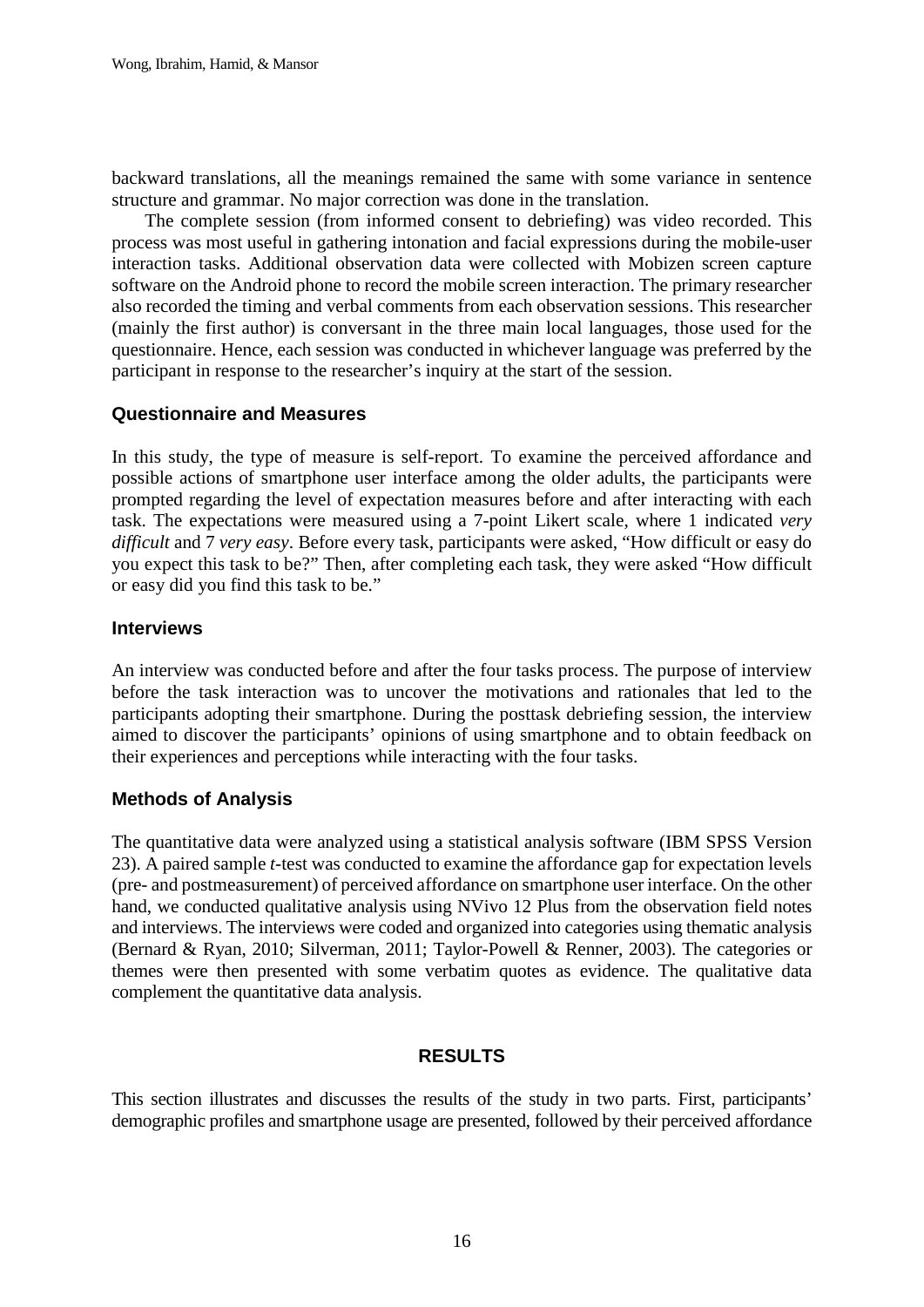on levels of expectation. These primarily quantitative data results are supported by the qualitative data derived from the interviews following completion of each task and the debriefing.

## **Participants' Demographic Profiles and Smartphone Usage**

In this section, we explain the descriptive statistics for the participants' demographic profiles. Eighty older adults, aged 60–74 years (40 males and 40 females, with an average of 65.65 years), were recruited for this mobile-user interaction study. All respondents were Malaysians. Table 2 illustrates the participants' demographic profiles.

The participants were asked the duration of owning their current smartphone and its brand. The responses show that the average duration was nearly 23 months. The data showed that the older adults would consider changing or upgrading to another smartphone either by receiving a used mobile from their children/family or by purchasing a new phone. A majority (82.7%) owned an Android OS phone, as compared to an Apple or Windows smartphone.

Regarding who purchased the smartphones that the informants currently use, respondents indicated that their children (45%) were the primary source, followed by themselves (32.5%), and others (22.5%), such as spouse, son or daughter-in-law, relative, or friend. This suggests that the older adults in this study considered their children as reliable and more techno-savvy resources to choose and purchase smartphones for them. In terms of a mobile subscription plan, two thirds of the participants (75%) opted for a postpaid as compared to a prepaid service. Finally, 68.8% participants had their data plan or Internet service as part of a mobile subscription plan, as compared to those with no Internet subscription (30%) or who had "no idea" (1.3%).

Regarding the problems the participants experienced when using their mobile phones, the data depicted that the older adults thought that the battery discharged very quickly (58.2%) for a smartphone as compared to their prior experience of using a keypad-enabled phone. Another problem was that 43% of the older adults thought that their "fat fingers" caused problems using the small virtual keypad on their smartphones. Other problems (46.8%) that the participants encountered included the phones easily disconnecting a call, especially when using WhatsApp; becoming baffled regarding notifications on the phone without knowing what to do; the fear of getting virus; and the fear of downloading software upgrades/updates. Based on their children's advice, some older adults feared using features and phone icons that were not familiar; other older uses found the phones complicated to use.

Figure 2 illustrates the purposes for which the older adults adopted and use mobile phones. The results justify our decision for investigating three of the main tasks for the mobile-user interaction study, that is, making phone calls, adding a contact to their device's phone book, and using WhatsApp. The difference of a feature phone as compared to a smartphone is the latter allows the user to download a mobile app and use it on the device. Thus, we also incorporated installing an app from the Google Play Store as an important task to determine whether the older adults know how to download a mobile app, a crucial skill in smartphone use, by themselves.

#### **Perceived Affordance on Expectation**

To identify the affordance gap in the level of expectation by the older adults regarding their perceiving (pretest) and experiencing (posttest) smartphone use via the four tasks, we conducted a paired sample *t*-test. At first, to check whether the assumptions were met for choosing either a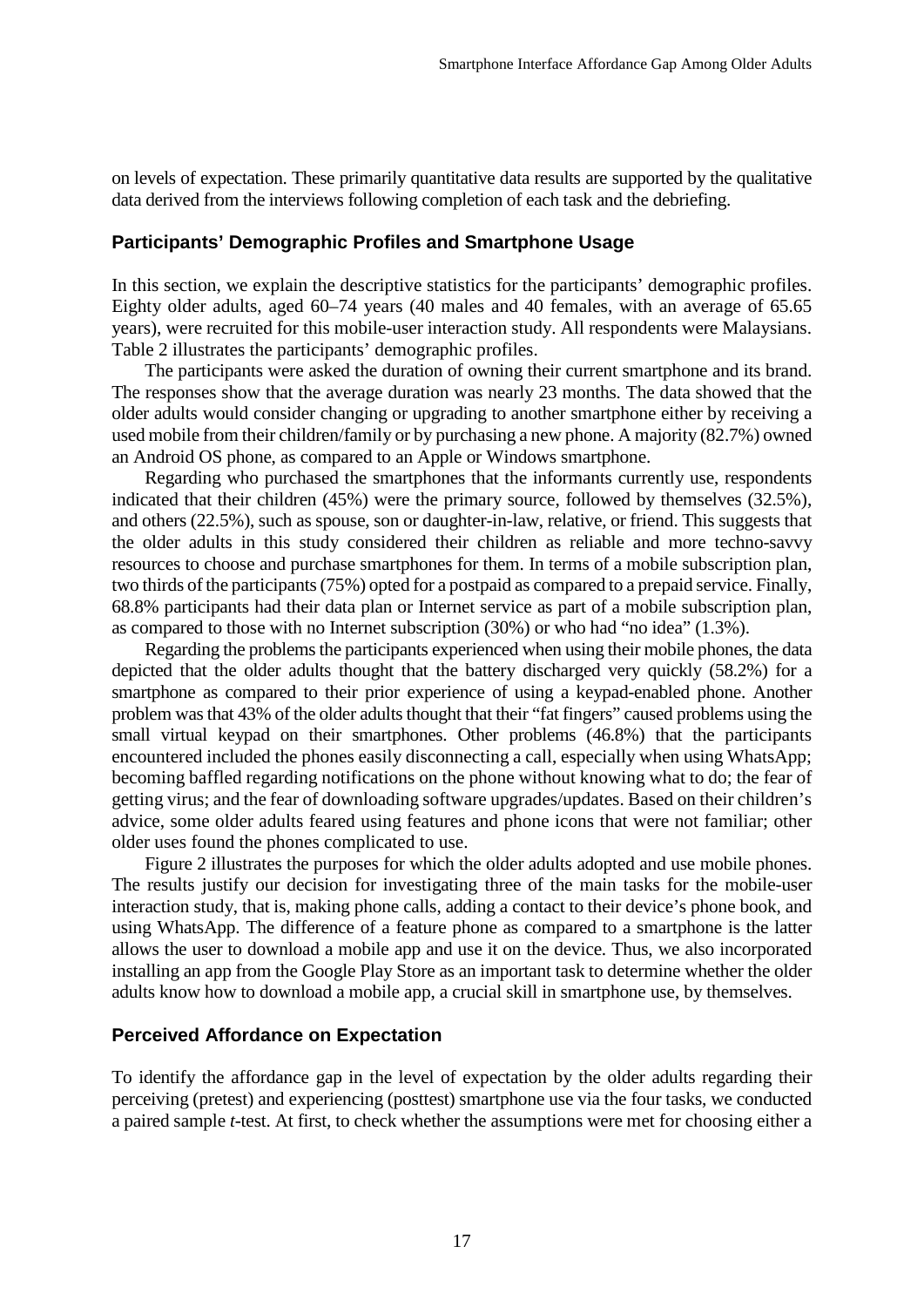| <b>Descriptions</b>                         | Percent (%) | Number (n)           |
|---------------------------------------------|-------------|----------------------|
| Gender                                      |             |                      |
| Male                                        | 50.0        | 40                   |
| Female                                      | 50.0        | 40                   |
| <b>Ethnicity</b>                            |             |                      |
| Malay                                       | 27.5        | 22                   |
| Chinese                                     | 58.7        | 47                   |
| Indians and others*                         | 13.8        | 11                   |
|                                             |             |                      |
| <b>Marital Status</b>                       |             |                      |
| Single                                      | 7.5         | 6                    |
| Married                                     | 80.0        | 64                   |
| Divorced, Separated, or Widowed             | 12.5        | 10                   |
| <b>Educational Background</b>               |             |                      |
| Primary and lower-secondary education       | 10.0        | 8                    |
| Upper-secondary education                   | 40.0        | 32                   |
| Tertiary education (college/ university)    | 50.0        | 40                   |
| Occupation                                  |             |                      |
| Working                                     | 11.3        | 9                    |
| Retired                                     | 77.5        | 62                   |
| Never worked                                | 11.2        | 9                    |
| Proficiency in Languages**                  |             |                      |
| Bahasa Malaysia                             |             |                      |
| Speaking                                    | 91.3        | 73                   |
| Writing                                     | 85.0        | 68                   |
| Reading                                     | 88.8        | 71                   |
| <b>English</b>                              |             |                      |
| Speaking                                    | 96.3        | 77                   |
| Writing                                     | 95.0        | 76                   |
| Reading                                     | 96.3        | 77                   |
| <b>Mandarin</b>                             |             |                      |
| Speaking                                    | 42.5        | 34                   |
| Writing                                     | 23.8        | 19                   |
| Reading                                     | 26.3        | 21                   |
| Tamil                                       |             |                      |
| Speaking                                    | 12.5        | 10                   |
| Writing                                     | 10.0        | 8                    |
| Reading                                     | 11.3        | 9                    |
| Others (e.g., Cantonese, Hokkien, etc.)     |             |                      |
| Speaking                                    | 27.5        | 22                   |
| Writing                                     | 11.3        | 9                    |
| Reading                                     | 8.8         | $\overline{7}$       |
| Monthly Income***                           |             |                      |
| RM5000 (US\$1193.22) and above              | 11.2        | 9                    |
| RM3000 (US\$715.95) to RM4999 (US\$1192.99) | 23.8        | 19                   |
| Less than RM2999 (US\$715.70)               | 26.3        | 21                   |
| Currently no income                         | 38.7        | 31                   |
|                                             |             |                      |
| <b>Current Smartphone OS</b>                |             |                      |
| Android<br>Apple iPhone                     | 82.5        | 66                   |
| <b>Microsoft Windows</b>                    | 15.0        | 12<br>$\overline{2}$ |
|                                             | 2.5         |                      |
| <b>Problems in Using Mobile Phones</b>      |             |                      |
| Complicated and difficult                   | 36.7        | 29                   |
| Expensive                                   | 27.8        | 22                   |
| Small keypad                                | 43.0        | 34                   |
| Danger to health                            | 32.9        | 26                   |
| Battery loses charge quickly                | 58.2        | 46                   |
| Other problems                              | 46.8        | 37                   |
| None of the above problems                  | 7.6         | 6                    |
|                                             |             |                      |

**Table 2.** Demographic Profiles and Smartphone Usage of Malaysian Adults, Aged 64–75 (*N* = 80).

*Note.* \*Indian/Others means Indian and other minority ethnic groups in Malaysia. \*\*All the participants (100%) are bilingual. \*\*\*The currency conversion is Ringgit Malaysia/RM1 = US\$0.24 on June 5, 2019.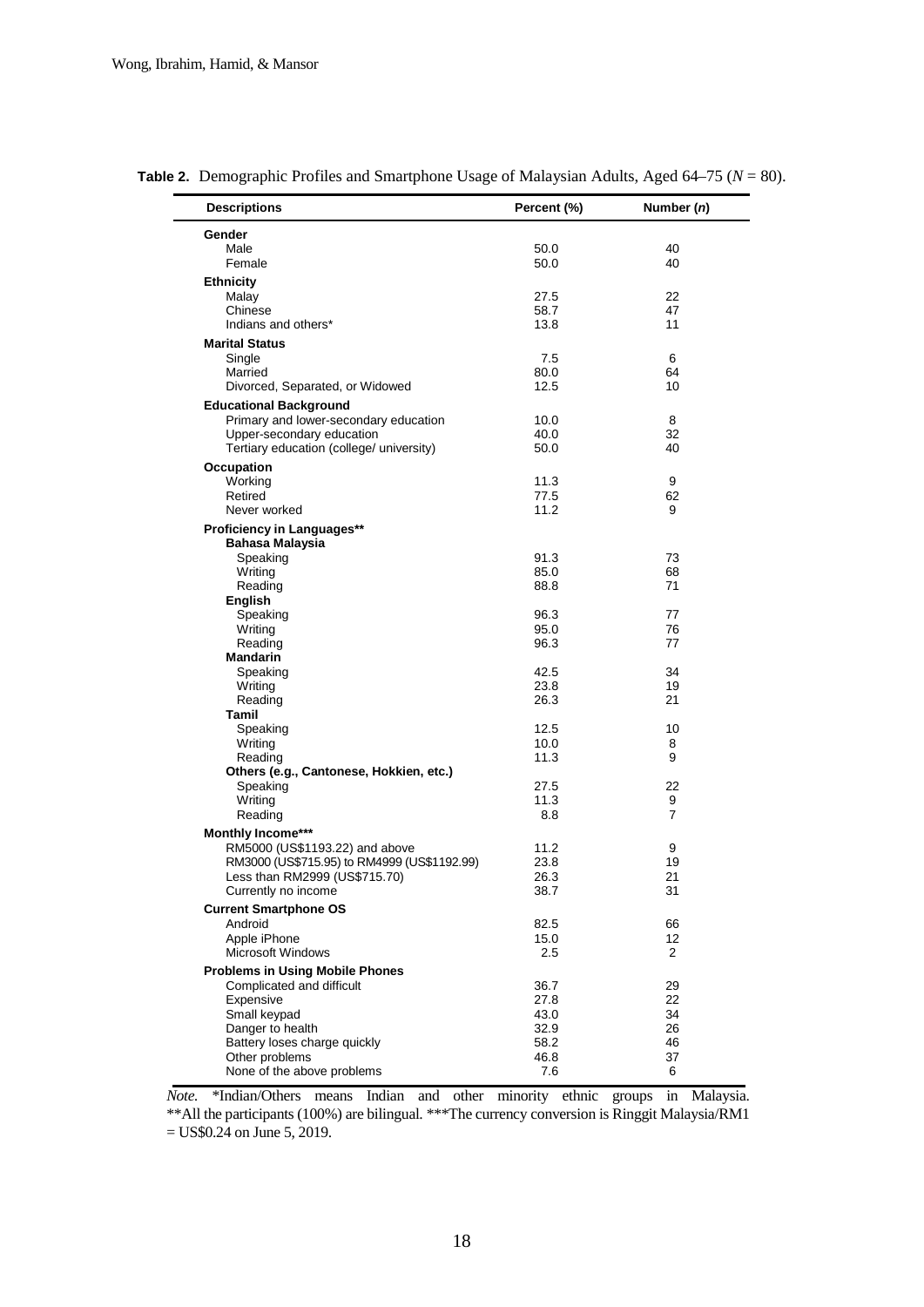

**Figure 2.** Older adult-identified purposes for using smartphones. Responses are grouped as either phone features or mobile apps.

parametric or nonparametric test, we conducted a normality test, and the results show that all data were normally distributed based on the histogram. Figure 3 depicts the average scores for preand posttests of all four tasks. All the tasks showed the average scores above 5.0 except Task 3, installing an app from the Google Play Store.

Table 3 shows the paired sample *t*-test statistical result for perceived affordance on different levels of expectation for the four tasks. The table reveals the mean difference, standard deviation, standard error mean, 95% confidence interval, *t*-score, degree of freedom (*df*) and its significance (2-tailed).

The mean result in Table 3 shows the difference between the two sets of perceived affordance on the level of expectation scores, which was unlikely to occur by chance. However, it does not inform the magnitude of the task effect. As such, we calculated the effect size based on the etasquared value. To further analyze the magnitude of the effect size for Pair 1, 2, and 4, we referred to Cohen's guideline (Cohen, 1988) for interpreting the Cohen's *d* values, where less than 0.2 = small effect,  $0.3 - 0.7$  = medium effect, 0.8 and above = large effect.

For Task 1 (making a phone call), the result shows that there is a statistically significant decrease for the older adults making phone call scores from premeasurement ( $M = 6.26$ ,  $SD =$ 1.028) to postmeasurement ( $M = 5.44$ ,  $SD = 1.533$ ),  $t(79)=3.764$ ,  $p < 0.001$  (two-tailed),  $d =$ 0.62. The mean decrease in using a phone call score was 0.825, with a 95% confidence interval ranging from 0.389–1.261. The effect size is medium. For Task 2 (adding a contact), the result shows that there is a statistically significant decrease for the older adults adding contact scores from premeasurement ( $M = 5.85$ ,  $SD = 1.370$ ) to postmeasurement ( $M = 5.06$ ,  $SD = 1.781$ ),  $t(79) = 3.693$ ,  $p < 0.001$  (two-tailed),  $d = 0.50$ . The mean decrease in adding contact scores was 0.788, with a 95% confidence interval ranging from 0.363–1.212. The effect size is medium.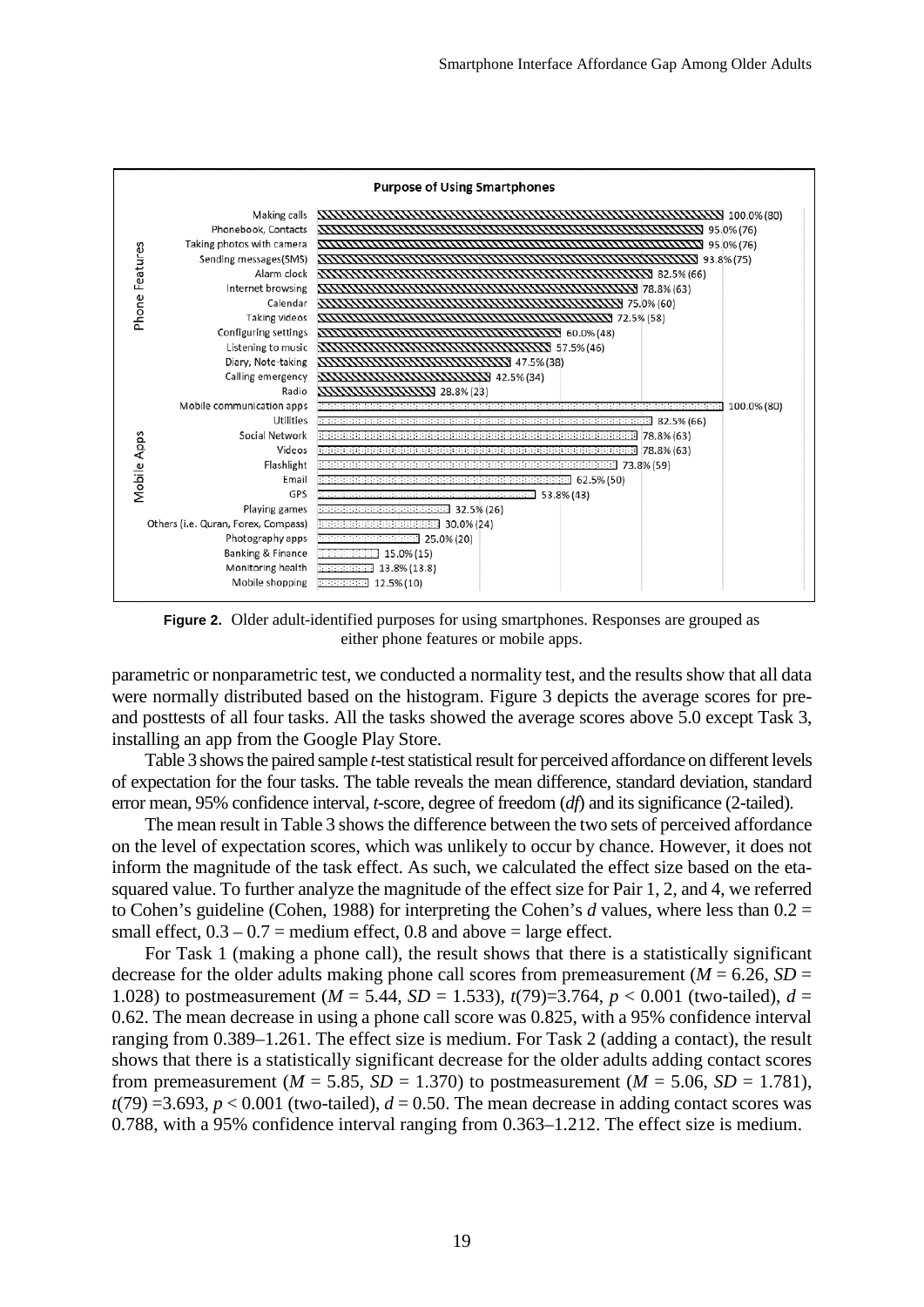

**Figure 3.** Comparison of pre- and posttest perceived affordance regarding expectations about the four smartphone interaction tasks studied.

|                                                                                       | Mean<br><b>Difference</b> | <b>Standard</b><br><b>Deviation</b> | <b>Standard</b><br>Error<br>Mean | 95% Confidence<br>Interval of the<br><b>Difference</b> |              | t      | df | Significance<br>$(2-tail)$ | Cohen's d |
|---------------------------------------------------------------------------------------|---------------------------|-------------------------------------|----------------------------------|--------------------------------------------------------|--------------|--------|----|----------------------------|-----------|
|                                                                                       |                           |                                     |                                  | Lower                                                  | <b>Upper</b> |        |    |                            |           |
| Pair 1: Level of<br>expectation on making<br>a phone call                             | 0.83                      | 1.96                                | .22                              | .39                                                    | 1.26         | 3.76   | 79 | .00                        | 0.62      |
| Pair 2: Level of<br>expectation on adding<br>a contact                                | 0.79                      | 1.91                                | .21                              | .36                                                    | 1.21         | 3.69   | 79 | .00                        | 0.50      |
| Pair 3: Level of<br>expectation on installing<br>an app from the<br>Google Play Store | 0.10                      | 1.72                                | .19                              | $-.48$                                                 | .28          | $-.52$ | 79 | .60                        | --        |
| Pair 4: Level of<br>expectation on using<br>WhatsApp                                  | 0.49                      | 1.29                                | .14                              | .20                                                    | .78          | 3.37   | 79 | .00                        | 0.60      |

**Table 3.** Paired Sample *t*-test for Perceived Affordance on Levels of Expectation for Tasks via a Smartphone Interface.

For Task 3 (installing an app from the Google Play Store), the result shows that there is no statistically significant increase for the older adults installing mobile apps scores from premeasurement ( $M = 4.13$ ,  $SD = 1.656$ ) to postmeasurement ( $M = .23$ ,  $SD = 1.835$ ),  $t(79) = -0.52$ ,  $p = 0.60$  (two-tailed). The mean increase in using installing mobile apps scores was 0.100, with a 95% confidence interval ranging from -0.482–0.282. No effect size was required for further analysis. For Task 4 (using WhatsApp), the result shows a statistically significant decrease in the older adults using WhatsApp scores from premeasurement  $(M = 6.48, SD = 0.993)$  to postmeasurement (*M* = 5.99, *SD* = 1.317), *t*(79) = 3.373, *p* < 0.001 (two-tailed), *d* = 0.66. The mean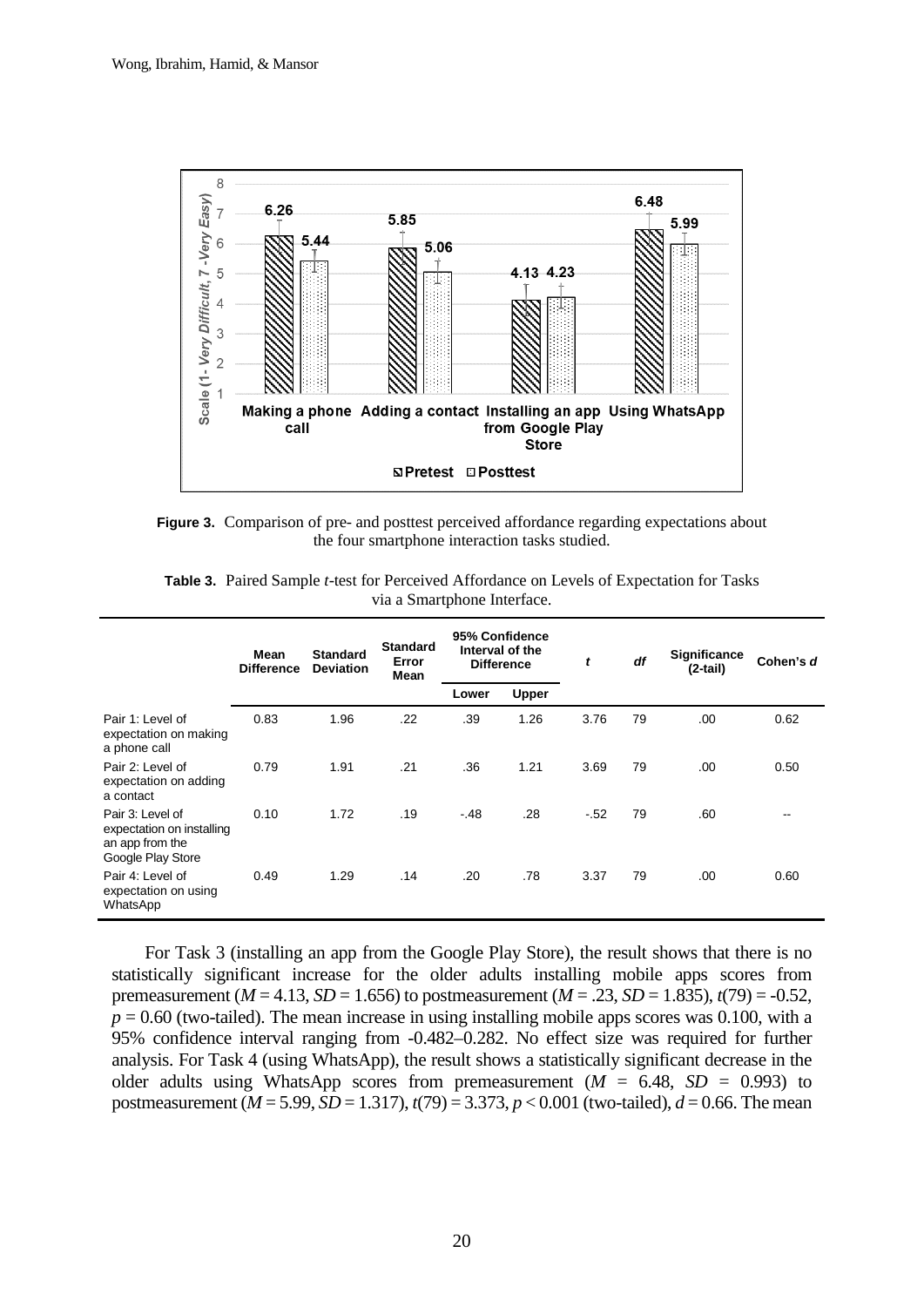decrease in using a phone call score was 0.488, with a 95% confidence interval ranging from 0.200– 0.775. The effect size is medium.

To interpret the statistical result of perceived affordance on levels of expectation, Table 3 indicates a decrease in the pre/post measurements for Tasks 1 (making a phone call), 2 (adding contact), and 4 (using WhatsApp). This means the older adults perceived those tasks as more difficult after completion. Several reasons yield the decreasing score for those three tasks. For Task 1, making a phone call, some older adults had problems identifying and locating the keypad phone icon (explained more fully below) due to the not-easily-comprehensible icon design. For Task 2, the older adult participants were not familiar with the menu structure of Samsung S7 phone, and thus some had difficulties in completing properly the task of adding a new contact. In Task 4, using WhatsApp, the majority of participants had no problems in sending a message. However, most experienced difficulty in recording and sending an audio file using WhatsApp (detailed below). Therefore, these challenges resulted in a negative experience for the older adults and reduced their favorable impressions of performing those three tasks. In another words, the participants struggled to complete certain subtasks on a smartphone user interface with features unfamiliar to them or because of the inappropriateness of icon location, both of which yielded an affordance gap.

## **Result of Qualitative Data**

Following the posttest and debriefing, we conducted qualitative analysis using NVivo 12 Plus from the observation field notes and interviews. The themes emerging from the analysis reveal how the older adults perceived their expectations regarding the interaction tasks. We identified five themes: (a) a mismatch between user–task interaction and user expectation, (b) prior knowledge or product experience, (c) visual appearance of the smartphone user interface, (d) the visibility of icon location, and (e) participants' seeking help and guidance. Each of these themes are addressed more fully below.

## Mismatch Between User Expectation and User-task Interaction

Based on our observation, a majority of the participants expressed disappointment and/or a negative experience in dealing with Tasks 2, 3, and 4. They identified the most problematic subtask as the recording and sending an audio file using WhatsApp. As mentioned earlier, most of the older adults were using smartphones given to them by their children or relatives as gifts or hand-me-down devices. Moreover, the respondents indicated that the main motivation for them to adopt a smartphone was to use WhatsApp to send and receive media files (messages, photos, and videos) to stay connected with their family members and friends. However, for this subgroup of smartphone users, almost all the mobile applications on their smartphones other than WhatsApp were installed already when they received it. Further, they typically were not given proper guidance on how to use and operate their smartphones. As a result, Task 3 was considerably challenging and the first time most of the participants used the Google Play Store to download and install a mobile app. The following quotations from the data indicate their struggle.

*This is my first time trying to download a mobile app. I really have no clue how to do it. I expect the Play Store is like a game store because the name is "play" store.* (P13, Female, aged  $69$ <sup>1</sup>

*I really have no idea of the function and what is it of the Play Store.* (P38, Male, aged 66)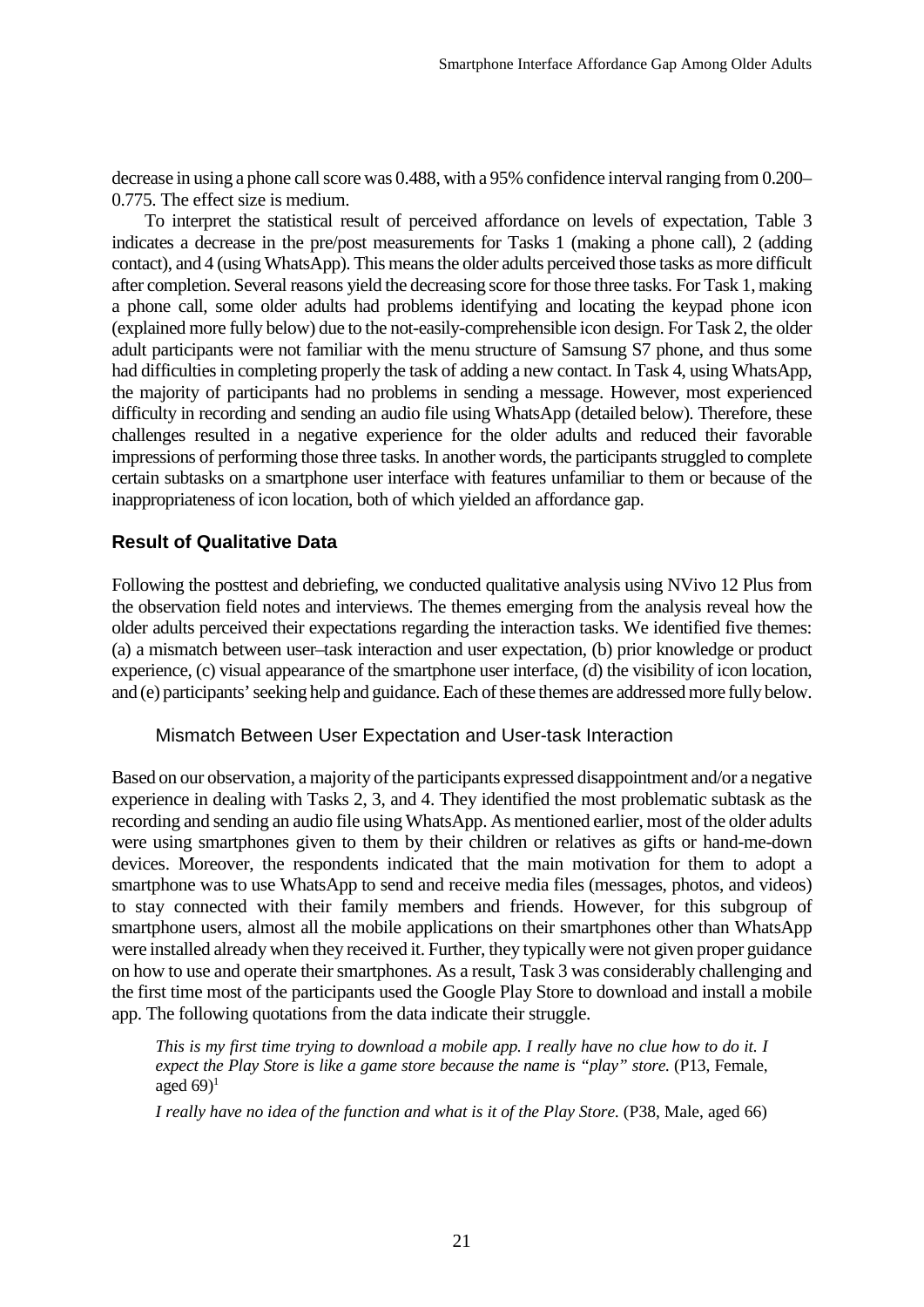*It is so difficult* [to download the flashlight app]*. That's the biggest problem for me. Very difficult.* (P40, Male, aged 72)

[Researcher: Did the Play Store feature have the function as you expected it to be?] *That one I am doubtful*… [Researcher: What do you expect the function to be?] *More precise, you know? Instead of searching, you touch* [on the screen] *and you should get all the features here. I don't know what to do. Instead, I have to roll, roll, and roll [i.e., scroll,* scroll, and scroll], *and nothing appeared* [frustrated sigh]. (P40, Male, aged 72)

[For the Play Store] *Hmm, for my age, I don't need the games. For kids, it is ok, like games or entertainment or whatever. But for adults like me, maybe more serious stuff like Bloomberg, the* Star News*,* National Geographic*. For Muslims, maybe prayer time. The other applications are not required.* (P8, Male, aged 72)

In terms of sending an audio file using WhatsApp, a majority of participants failed to record and send the audio file. The task completion rate for this subtask was 36.25%, considerably low, as compared to other subtasks using WhatsApp (i.e., sending a message, 81.88%, and sending a photo, 63.13%). Based on observation data, the challenge revealed usability issues and technical difficulties regarding the audio record function. After several attempts, the audio record files did not go through for quite a number of participants. It could have been due to the participants just pressing the audio record icon one time and then releasing rather than pressing and holding the icon for the entire time to voice record the message (see Figures 4 and 5). The participants were expected to press and hold the button to speak into the phone to activate the audio recording function. Therefore, we found a mismatch between the expectation of the user's mental model and the technical design of WhatsApp audio function, as clearly noted by the participants' comments on sending an audio file using WhatsApp.

*I expect after pressing the mic button, I can speak and send. Ah! But, it does not work for me. I have to record first, then I can only send. It does not send. I really don't know how to send. Must be different... I have to get used to this new gadget.* (P40, Male, aged 72)

*This is new to me. I really don't know what to do. I give up!* (P52, Male, aged 71)

*It is frustrating using this audio feature. I had sent the audio files so many times already. How come I cannot hear?* (P36, Female, aged 69)

## Prior Knowledge or Product Experience

To find out whether it was intuitive for the older adult informants to perform the four tasks, they were asked during the debriefing whether they drew on any prior knowledge (e.g., experience from using their previous phone or any other information) to complete the test activities. The results revealed that a majority of the respondents did not consciously draw on their prior knowledge to use phone/voice call feature and WhatsApp phone call function, even though previous experience had prepared them for using the new technology that mirrored their prior knowledge. A male participant (P9, aged 73) commented, *"I don't need any prior knowledge to learn how to make a phone call. This is easy."*

On the other hand, we received mixed comments regarding the need for prior knowledge or product experience in using the contacts feature. For instance, when a researcher asked how easy or difficult it was to add a contact onto the testing phone, a respondent replied, "*To my phone is easy, but to your phone is so difficult. I have no idea how to do it"* (P57, Female, aged 66).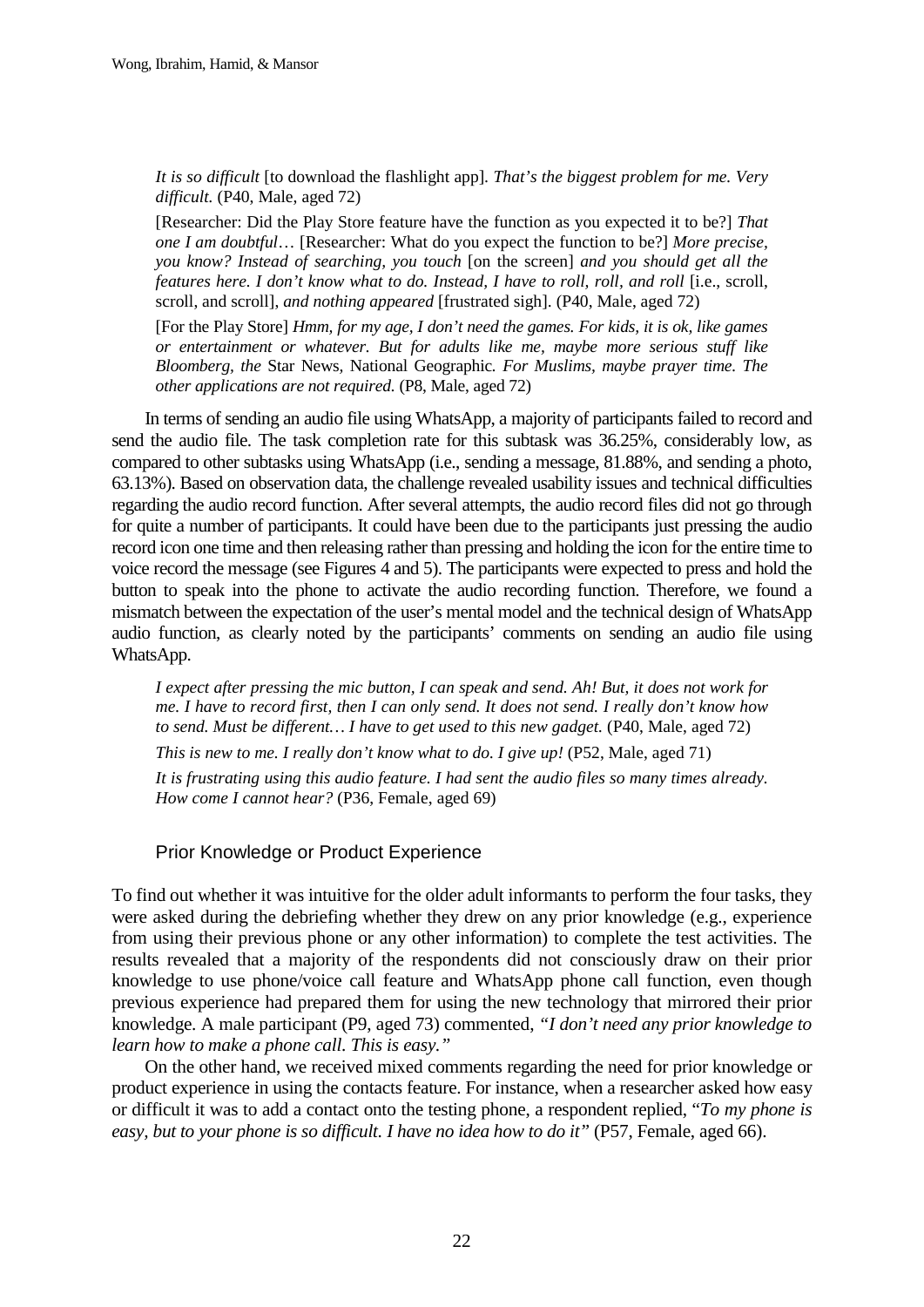

**Figure 4.** The users were supposed to press and hold the audio record icon (bottom right) while recording on WhatsApp and release it when recording was complete to send. Although the instruction appeared above the audio record button, a majority did not understand the instruction well, resulted in failure to complete the task.



**Figure 5.** The system response following the failed attempts to create and send an audio file to the recipient demonstrated the technical difficulties experienced by the users in completing the task.

Almost every participant expressed his or her need to learn how to use the WhatsApp audio recording function and the Play Store feature to download and install a mobile app. For example, when the researcher asked, "Do you need any prior knowledge to learn to use WhatsApp?" a female informant (P2), aged 69, responded, "*If for receiving messages, I think it is easy and not complicated. But, if I want to send documents, pictures, this one I need practice.*" A similar question regarding using the Play Store resulted in the response, "*Yes, it needs prior knowledge a lot and I don't know how to use because they* [the functions] *have not been taught*" (P74, Male, aged 73).

The Visual Appearance of the Smartphone User Interface

The visual design of an icon plays an important role on the smartphone user interface. Often it determines the intuitiveness and perceived affordance for users in taking an action via the icon. Generally, the older adult participants had no problems identifying the phone/voice call icon. However, when the participants had to make a phone call on the Samsung S7 Edge, quite a number of them could not find the phone keypad icon for dialing. On this interface, the phone keypad icon was not visible, and the clues on where to find it (at the bottom right, under the Phone page, see Figure 6), were not evident. Some participants applied trial-and-error tactics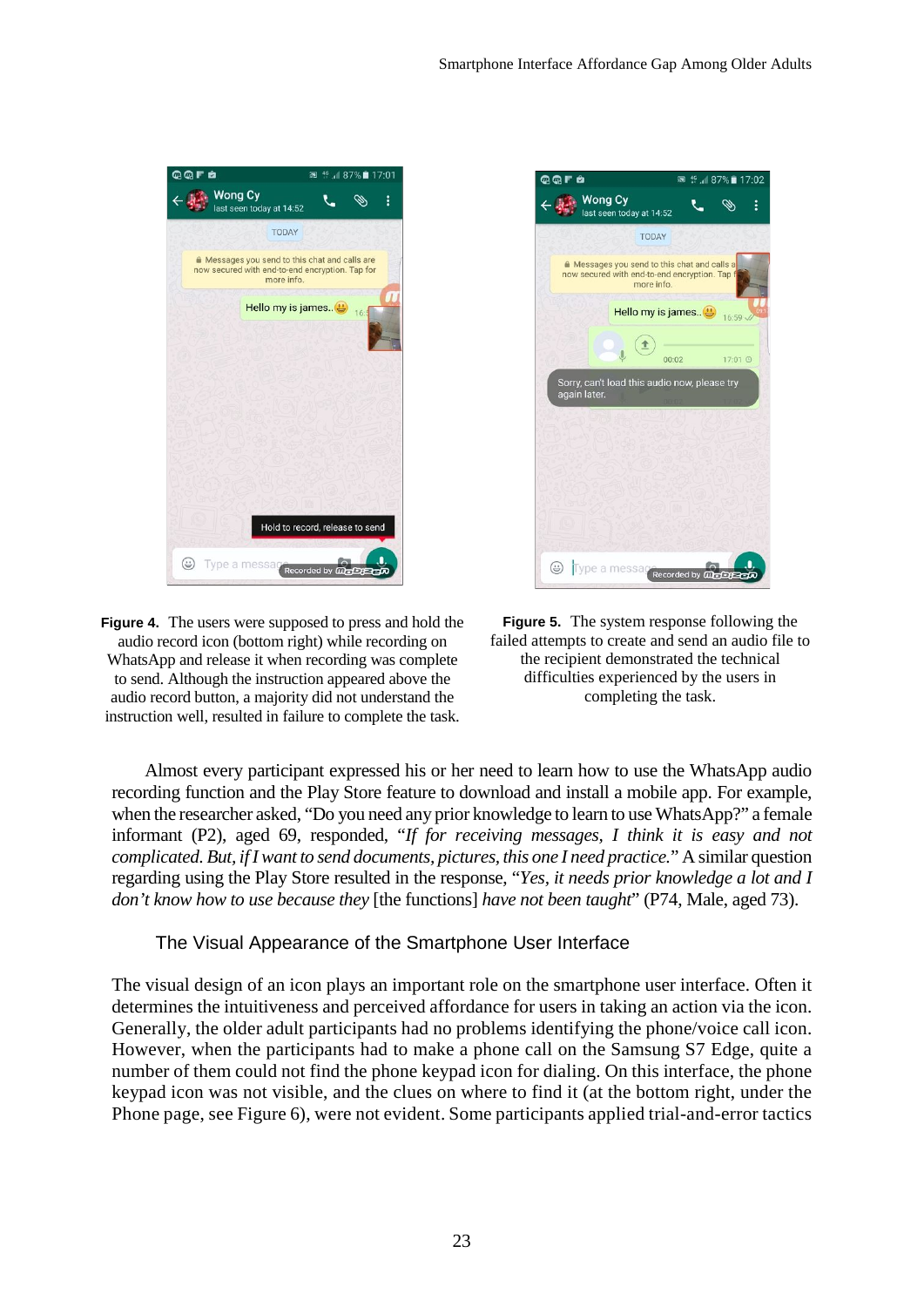

**Figure 6.** The phone keypad icon located at the bottom right of the phone page on Samsung S7 Edge (circle).

with few attempts, but some eventually gave up of making a call. In general, the older adults expressed their preference for a direct dialing page rather than finding the hidden and not-sointuitive keypad design. They also lamented that the perceived phone keypad design was neither directly displayed nor intuitive to them, and it did not afford for direct dialing.

Basically, the older adults had no issues in recognizing the phone/voice call icon, as it was quite similar to their previous keypad phone or smartphone. However, quite a number of them were confused between the phone/voice call icon and the WhatsApp icon due to the similar color (white and green) and nearly identical icon design (Figure 7). A female older adult commented,

*Well, WhatsApp and the phone icons look the same. It is so confusing to me…* [When prompted by the researcher for a suggestion] *Maybe it can be someone holding the phone for phone icon and for WhatsApp icon, it can be someone on the phone and writing.* (P36, Female, aged 69)

Many older adults also were confused and dissatisfied with the Google Play Store icon and its function. The Play Store nomenclature (see icon on Figure 7) seemed misleading to many of the older adult participants. From the comments expressed during the interviews, many perceived it as "playing games," "shopping bags," "luggage for traveling," and a site presenting fun and entertainment for kids. They did not think the icon suggested a place to download mobile applications.

*No wonder I don't recognize it* [the Play Store icon]*. To me, I thought the* [Play Store] *was a traveling thing, TripAdvisor. It is like a suitcase or luggage for traveling.* [When asked for a suggestion for the Play Store icon design] *Maybe best to use an image of a video game, something fun or a toy. So game, ah... rather than luggage.* (P45, Female, aged 68)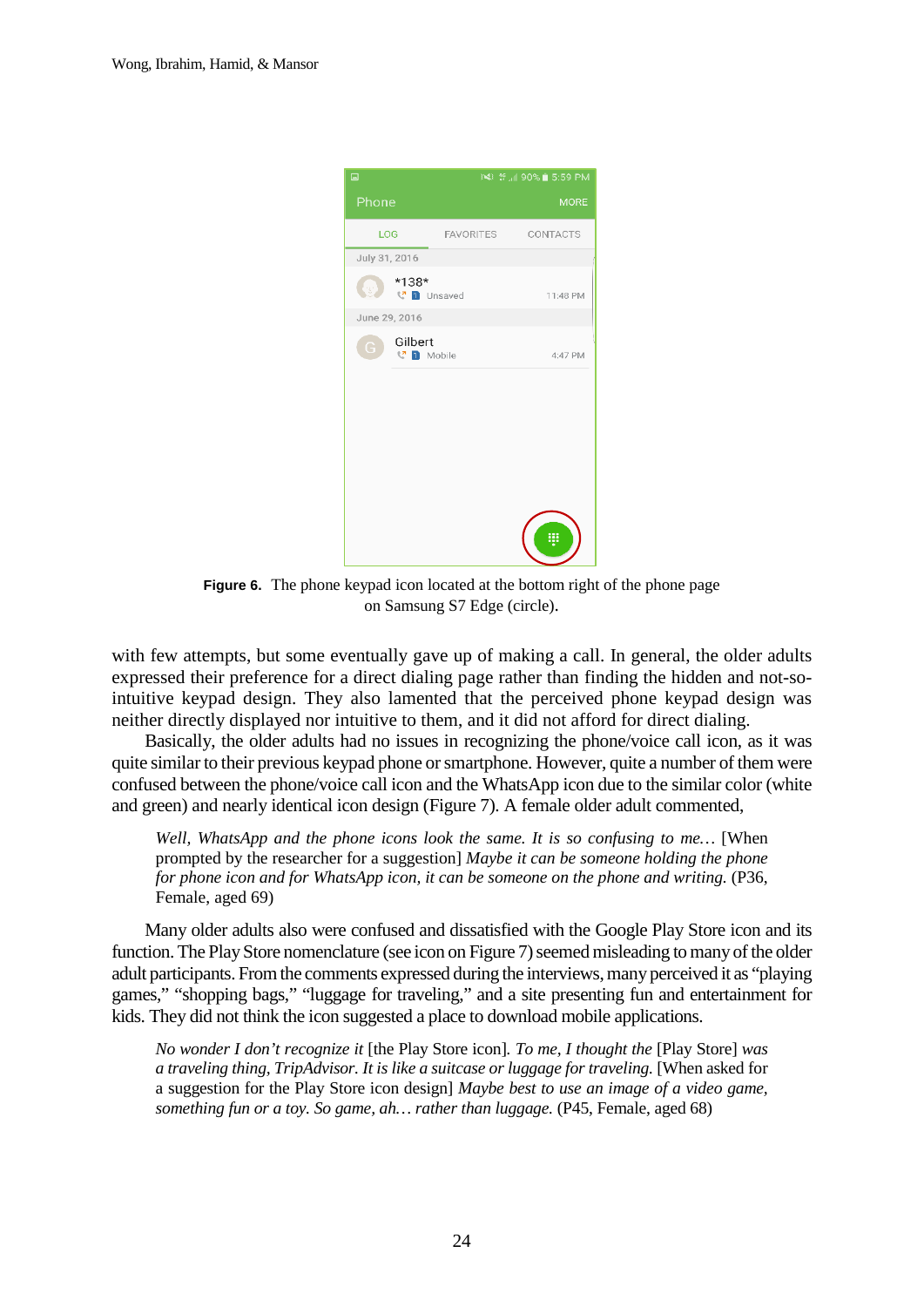

**Figure 7.** The default first page of smartphone screen user interface for Samsung S7 Edge. It shows the WhatsApp icon (top row, second from the right), the Play Store icon (top row right and Phone/voice call icon (bottom row left).



**Figure 8.** The first row of the default second page of the Samsung S7 Edge interface shows the Contacts icon. Some participants were frustrated at the location of the Contacts icon, feeling it should be placed on the first page, next to the Phone icon.

## *I thought it is for playing game; I expect it to be a chess symbol* [for the Play Store], *like games.* (P6, Female, aged 66)

*I expect the function* [of the Play Store] *to be a play station. Is it for games only? This one I am not so sure.* (P9, Male, aged 73)

This highlights the affordance gap of user expectation (perceived from the visual design) and the external material world (the icon design of the Play Store). For example, a female user (aged 68) was an iPhone user and claimed herself not familiar with Android phone. She commented that she could not recognize the Play Store icon because she had no idea the icon was similar to the App Store icon on her iPhone.

Some of the participants also were not familiar with the use of the Contacts icon. For instance, a female participant (P45, aged 68) commented, "*We* [Apple iPhone users] *don't also have contact icon. The contact icon now looks like a clip art. I expect it to be more like a proper image. This one looks more feminine and mine looks more 'male'-like...."* 

Visibility of Icon Location

Some older adult participants were lost in the navigation process for entering contact information on the Samsung S7 Edge smartphone. The study found that the location or position of apps icons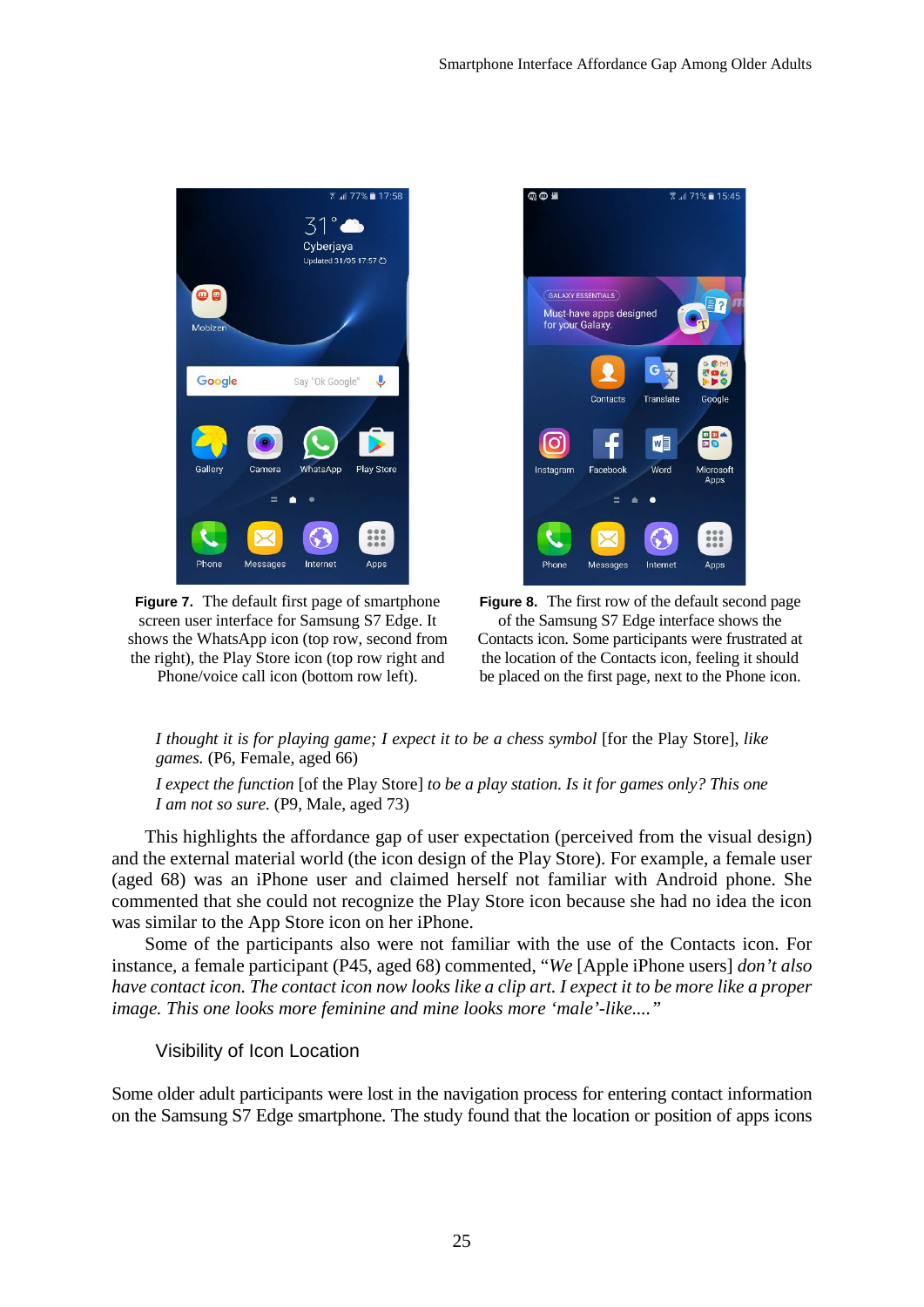on the smartphone user interface indicated the visibility of the icon appearance to the users. For example, the Contacts icon was positioned on the second page by default on the Samsung S7 Edge. As a result, some participants, who expected it to be placed next to the phone/voice call icon on the first page and not on the second page (Figures 7 and 8), were frustrated in their search for access.

## Seeking Help and Guidance

Many older adult participants acknowledged that they are beginner or intermediate users of smartphones. In normal usage, when they faced problems in dealing with technical issues on their smartphones, they would contact their children, younger relatives (e.g., niece, nephew), or the mobile phone shop for help and technical support. For instance, one study participant told of resorting to asking help from a child younger than 10 years to solve quickly his technical problem.

[Researcher: Do you get any support when you face any difficulties using the smartphones?] *Sometimes, small children, 7, 8 years old. They can handle it. That fella, a 10 years old boy, came to help me. I met him in the Sikh yard boy when I went to Melaka. The father was asking the son to handle my phone. The color* [of my phone is faded] *out. The boy repaired; then the color came back again. Fantastic boys nowadays… children, my golly! So I don't care. I don't feel shy.* [A] *9-year-old girl also taught me how to save to my Contact.* (P40, Male, aged 72)

Because mobile technology advances very quickly, quite a number of the older participants in this study expressed interest in attending smartphone trainings in their areas. Trainings of this nature are rarely available in Malaysia. However, the U3A has organized a series of Smartphone courses for seniors, taught by the first author, since 2011. The thinking behind initiating these trainings is that the older users' children or family members were not always available to assist the users in addressing a problem with their smart phone or may not have been patient in teaching their older family members some aspects of smartphone use. Thus, through guided learning, the smartphone courses help the older adult users deal with typical smartphone technical issues, such as media transfer and downloading apps from the Play Store, and expose them to useful apps.

## **DISCUSSION**

In the first part of this section, we discuss the descriptive results from the participants' demographic profile and the smartphone usage. We then discuss the results derived from the statistical analysis of perceived affordance of level of expectation on the four tasks and present our interpretation of the qualitative data.

The phenomenon of older adults in Malaysia adopting smartphones is similar to that described in a study conducted in Spain (Rosales & Fernández-Ardèvol, 2016a, 2016b). Our interview results showed that the motivation of older adults for using smartphones parallel the reasons for using the feature phones: to communicate and staying in touch with their family and friends. Overall, the respondents cited WhatsApp as their favorite communication mobile app because they can access the service at no cost, as compared to using SMS (short messaging system) that has a per-use fee. Our interviews highlighted that the access to WhatsApp was highly motivating for the older users in adopting a smartphone, even if they found using it challenging, at least at first. They reported that using WhatsApp offers them the fun and fulfillment of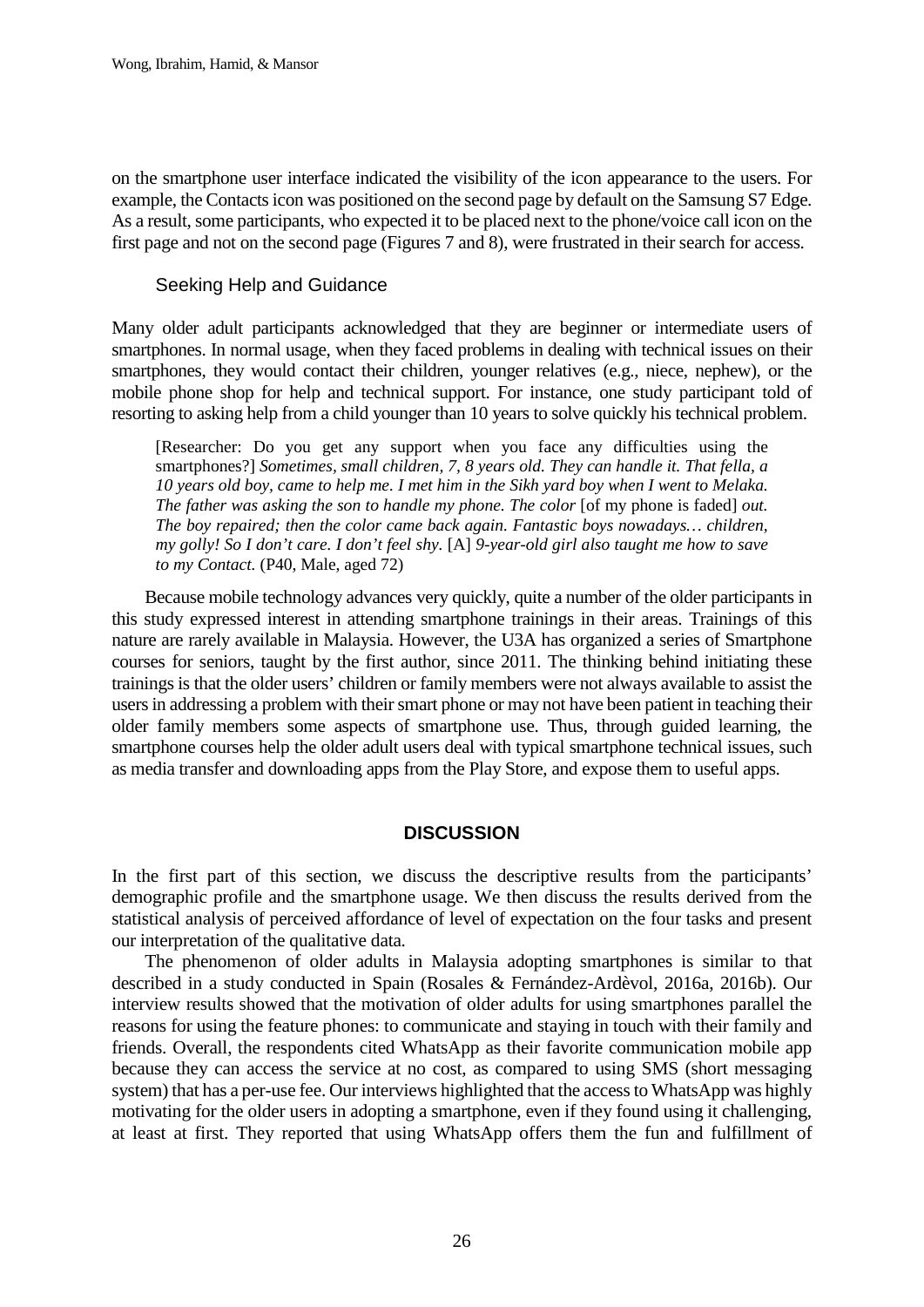knowing what is happening among their family and friends by sending messages and sharing photos and videos among themselves, something a feature phone could not provide. In addition, for those who had family members and relatives staying overseas, WhatsApp's ability in allowing them to make free calls, and more recently video calls, was the primary motivation for them to adopt the smartphone. In addition, despite any initial reluctance of and resistance to adopting a smartphone, peer pressure was another push factor that motivated the older adult participants to join their peers as senior smartphone users. That said, the older adult users in this study frequently did not explore the features and capabilities of smartphones beyond phone calls and WhatsApp, primarily due to the complexity of the smartphone user interface.

Many of our informants needed help to learn how to use the smartphone, and they always were perplexed on why their smartphones stopped responding to the task they are doing and, at the same time, the screen was frozen and slow in performance. Moreover, they often were afraid to access notifications on their phones because their children warned them that their phone could be infected with a virus if they simply clicked Accept. The older adult users also expressed a need for technical assistance because their children often were too busy or were not patient enough in guiding them in using their smartphones. When they faced a technical problem, they either had to wait for their children to become free to help solve the problem or contact a phone sales shop for help. However, what the respondents really wanted was to become empowered, to be able to solve their own problems, by gaining smartphone knowledge through attending training.

It was clear that when the older adults' needs are met—even if challenging at first—they are more likely to use their smartphones frequently. In some crucial ways, our data also revealed that smartphone user interfaces have not been designed to meet various specific needs of many older adult populations; the complexity of user interface features and overall usage are not intuitive to them, and thus smartphone use remains quite challenging for this segment of users.

The process of meeting user needs and expectations toward user adoption (taking action) is linked to Norman's (1998) EEAC model. For instance, when older adults are motivated by the clear goals of using a smartphone for communicating with their family and for media browsing and sharing, they are exposed regularly to the perceived affordance of a smartphone user interface (evaluation) and taking the action of sending or retrieving, for instance, a WhatsApp message (execution). During the Evaluation Stage (see Figure 1), it is crucial for the smartphone user interface (e.g., matching an easily identifiable phone icon design with its actual function) to meet the user's expectation (e.g., making a phone call). Successfully pairing the icon design with the expected process will lead the user to act appropriately by pressing the phone icon to make a phone call at the Execution stage.

Apparently, the mismatch between the participants' user perception and the smartphone userinterface design violated the usability heuristic of interface design (Inostroza et al., 2016; Nielsen, 1994; Silva et al., 2015). This led to a serious affordance gap between user perception and expectation. This means what the older adults perceived and intended to execute an action was not necessarily met, which led to the affordance gap. This is shown clearly in the result of paired sample *t*-test. It was not surprising that the commonly used phone tasks (i.e., making a call in Task 1, adding contacts in Task 2, and using WhatsApp in Task 4) are statistically significant in the level of expectation scores as compared to installing a mobile app. Having said this, the qualitative results served to complement and support the statistical results of perceived affordance. Thus, the results of Task 3 are unsurprising when considering that a majority of older adults, as supported by the results from our older informants, have little immediate interest in downloading a mobile app, and therefore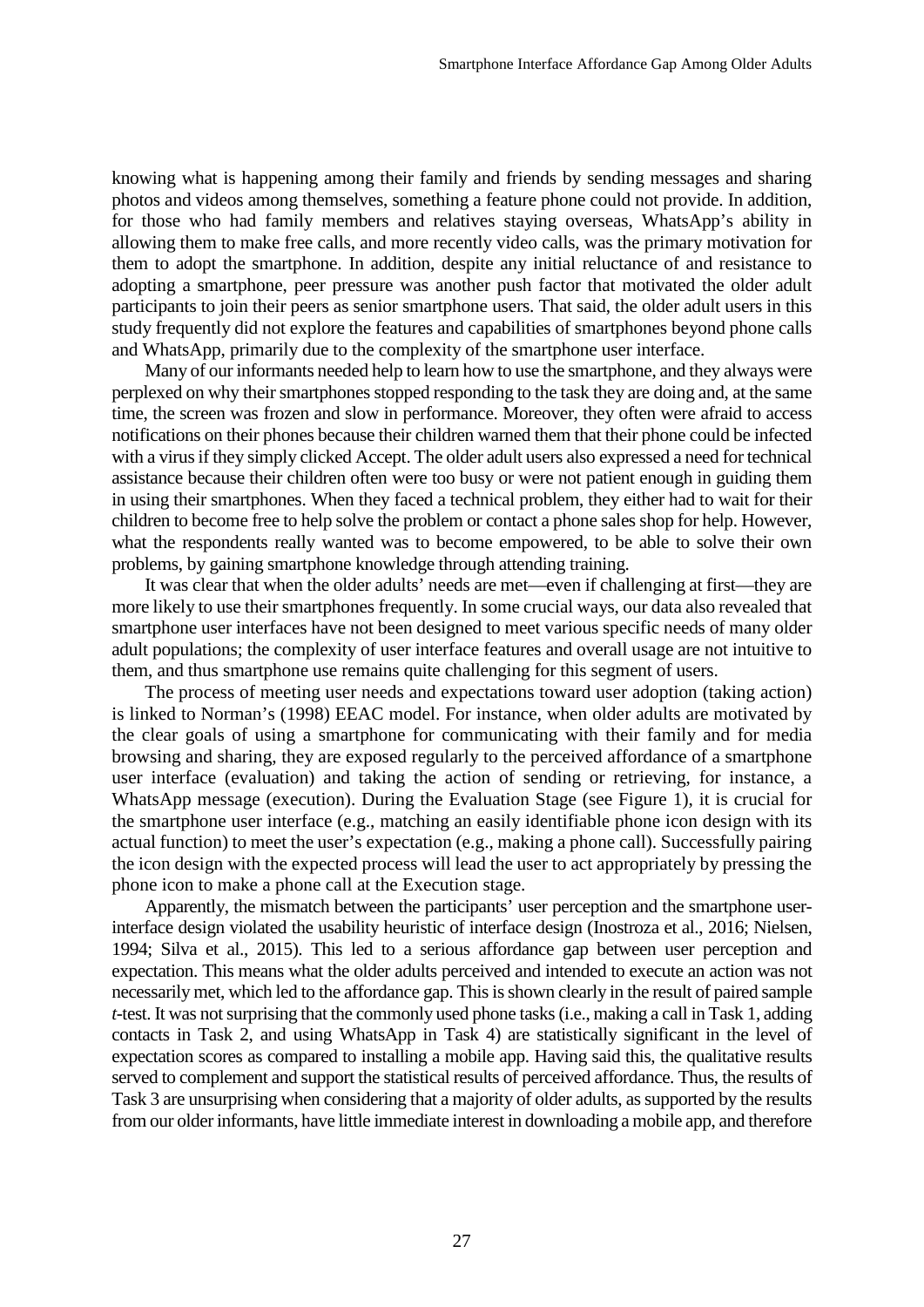would have no knowledge or experience regarding where to find apps or how to download them. In addition, our older users were afraid of downloading an incorrect mobile app, installing incorrectly, and/or inadvertently exposing their device to a virus. Therefore, they had little or no confidence in completing this task and preferred to leave installing apps to their children, who are more technically savvy.

The importance of icon design also surfaced as an important aspect of mobile app access. During the interview session, the older adults commented that the Google Play Store icon and label did not communicate its purpose as a site for mobile apps download. To many of them, the Play Store icon looked like a shopping bag; the name attached to the icon appeared more related to playing games. As a result, most of our informants did not discern that the Play Store icon had anything to do with downloading nongame apps. This indicates an affordance gap between what an older adult expects from function names and icons as compared to what they actually are. This gives rise to a recommendation to the Google Android phone designers that they need to critically reconsider icon design and appropriate labeling for mobile apps download and, in fact, any feature or function available to a diversity of users.

Although Task 3 (installing an app from the Google Play Store) showed an improved score at the posttask measurement, the overall score was still below 5 points and considerably lower when compared to the other three tasks, which all rated above 5 points regardless of their decreasing scores. This indicates that the older adults' participants in general still found difficult the process of installing a mobile app from the Play Store. This conclusion is supported by the qualitative analysis of the observation data and the interviews: The older adults were confused with the icon design and nomenclature of the Play Store and its perceived function.

Apart from visual appearance of icon design, the developers and designers also need to take into account various users' prior experience and/or product knowledge and how that impacts their perceiving an icon and its function. This was reflected in our findings that the older adults generally had no issue with identifying the phone/voice call feature due to the intuitive design and their prior experience of using the similar feature in their feature phone or previous smartphone device.

Language comprehension related to the smartphone interface and the research process in this study could have had an impact. However, although the Chinese comprised of 58.7% compared to other participants (27.5% Malay, 13.8% Indian and other ethnics), it was expected they could comprehend Mandarin well. Instead, some of them spoke Chinese dialects such as Cantonese, Hokkien, Teochew, and the like as their mother tongue. Overall, a majority of participants could speak, read, and write English and Bahasa Malaysia (the national language for Malaysia) very well as compared to Mandarin. This could be due to a few reasons. Firstly, the educational background of the old generation in Malaysia: They spoke well in English because Malaysia was a former British colony. Secondly, those who signed up to join the lifelong learning courses in the University of the Third Age (U3A) somehow were considered quite literate and fortunate to have received a better education during their younger days. This is evident in that 40% of our participants had received an upper secondary education and 50% of the participants had tertiary education. This implies that the participants recruited for this study were considered having high education backgrounds. The result showed that a majority have no problems of understanding the English language displayed on the smartphone user interface; only a few had to change to the Mandarin language on the testing device during the mobile-user interaction session. However,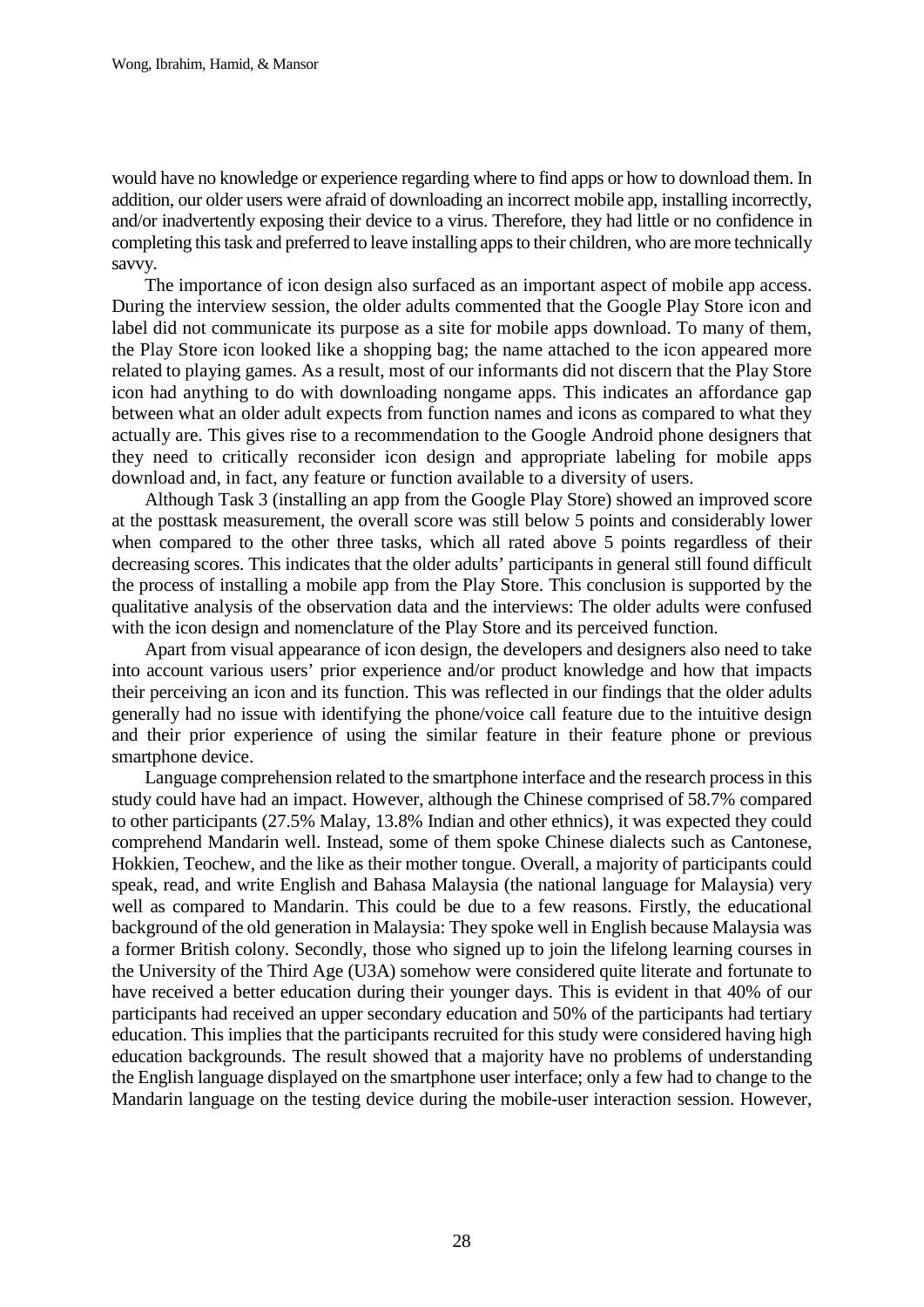this result cannot be generalized to all older adults in Malaysia, based on their language proficiency in languages other than their own mother tongues.

Fundamentally, amid the burgeoning interest of older adults joining the legion of smartphone users, our data reinforce findings from studies in other contexts and user groups (Allen et al., 1993; de la Fuente, Gustafson, Twomey, & Bix, 2015; van de Kar & den Hengst, 2009) that mobile apps developers and designers must improve in incorporating the needs, interests, and consideration of perceived affordance into the design process. In terms of design recommendations, we suggest the design of smartphones or new technological designs needs to cater to the critical biological, psychological, and social needs of older adults. We also recommend that the mobile operator and telecommunication industries consider repackaging their marketing strategies and mobile subscription packages to account for older adults' socioeconomic requirements. For instance, a family subscription plan is a popular package introduced by the local mobile operators in Malaysia. The package accommodates not only the proliferation of extra share lines, but it also allows for broadband data plan extension.

## **CONCLUSIONS**

With the increasing aging population worldwide adopting smartphones, much research has underscored how crucial it is to incorporate older adults' needs and to meet their expectations by reducing the affordance gap between smartphone UIs and user expectations. Older adults no longer want to be perceived as laggards (Rogers, 2003; Wong et al., 2017) or late adopters of smartphones. Although many previous smartphone studies have focused on the interests of young adults, the needs of older adults, who represent a growing market for smartphone use, are still not being met in the design of new technologies and mobile apps development. As our study found, many older adults find overall smartphone use complicated, and they require further technical assistance and/or training so that they no longer are forced to rely on their children or relatives for help.

The popularity of smartphones, and in particular WhatsApp as a favored communication app amid preferred health-care and utility mobile apps, have motivated older adults to adopt or trade up to smartphone capabilities. The results of this study provide useful information for mobile operators and the mobile development community (i.e., developers and designers) for capitalizing on untapped or underused opportunities within the growing aged 60+ smartphone user group. Commercial entities can draw on user experience and design strategies, marketing strategies, and mobile development strategies, supported by ongoing research, in meeting the specific needs of older smartphone users. The needs and interests of this older-adult cohort can be sidelined no longer; rather, they warrant important attention.

In terms of the limitations of this study, the participants selected represent a convenience sample and they were mainly from the Malaysian U3A (in Kuala Lumpur and Selangor), which are located in urban and suburban areas. Thus, the respondents are typically better educated and have access to more resources and services. Therefore, these findings cannot be generalized for the entire elder-aged population in Malaysia, particularly those from rural areas. Nevertheless, our findings reveal the needs and concerns of this so-called intellectual seniors cluster in how they use and perceive the smartphone. We also believe this subcluster group usually represents the early adopters among the older adult clusters. However, this study did not intend to explore whether the sociodemographic information—such as educational background, income, or language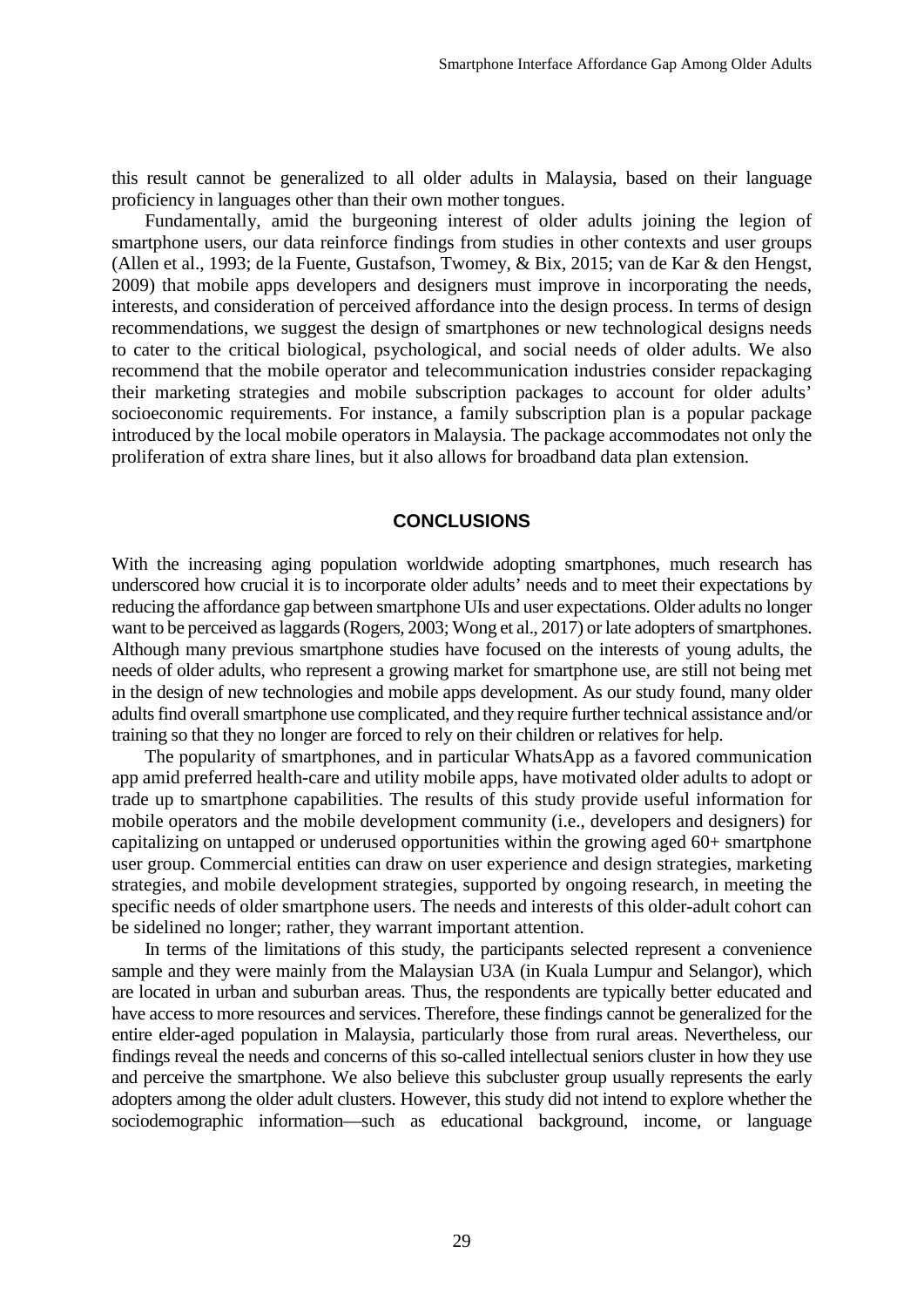proficiency—influenced the older adult participants in adopting a smartphone. Yet these are worthy topics for future study. The same is true for continued investigation of our research concern: examining the affordance of perception and actions of smartphone use, particularly in older adults.

The four tasks selected for this study do not represent the entire smartphone user interface or mobile apps. The reason for choosing these tasks was to investigate the frequently used basic smartphone user interface features and mobile apps interests of older users. Again, although the result cannot be generalized to all aging populations in Malaysia or elsewhere, our findings reveal some behavioral interactions and perceptions toward smartphone user interfaces among the older adults. These topics remain useful topics for future study.

In conclusion, this paper has provided findings of and offered insight into the affordance gap in terms of levels of expectation. This study is part of a larger study that addresses smartphone user interface components, including visual design, icon location, and UI functionality that determine the perceived perception and possibility of actions (Blackler; 2006; O'Brien et al., 2007). That study, still in process, will present and discuss other affordance metrics (i.e., first-click accuracy and task accuracy measures) in association with smartphone user interface components and how prior product experience influences the perceived affordance stipulated in the affordance matrix based on Gaver's (1991) technological affordance framework in the future studies.

## **IMPLICATIONS FOR RESEARCH AND APPLICATION**

This study lays the foundation for a nascent understanding of measuring expectation levels of perceived affordance on smartphone user interfaces for older adults. Our research presented a quantifying means for measuring the affordance gap via examining the levels of expectation. Our approach can be considered a novel approach for formulating Norman's (1998) execution/evaluation action cycle. The qualitative findings provide the insight into and valid reasons for Android developers and the mobile design community to improve their icon design, the phones' functionality, and the information architecture to accommodate older adults. By addressing the concerns and challenges surfaced about older and inexperienced users, smartphone and mobile app suppliers/designers can facilitate improved use across the larger users' base. Thus, this study underscores the importance of mobile apps designers, smartphone developers, and user-interface design researchers investigating or employing independent research regarding the older adults' needs and expectation for the smartphone user interface, and then incorporating recommendations to reduce user frustration and problematic action as early as possible.

## **ENDNOTE**

<sup>1.</sup> All data quotes that were not spoken in English have been translated by the primary researcher and four qualified lecturers who are conversant in English and Bahasa Malaysia languages.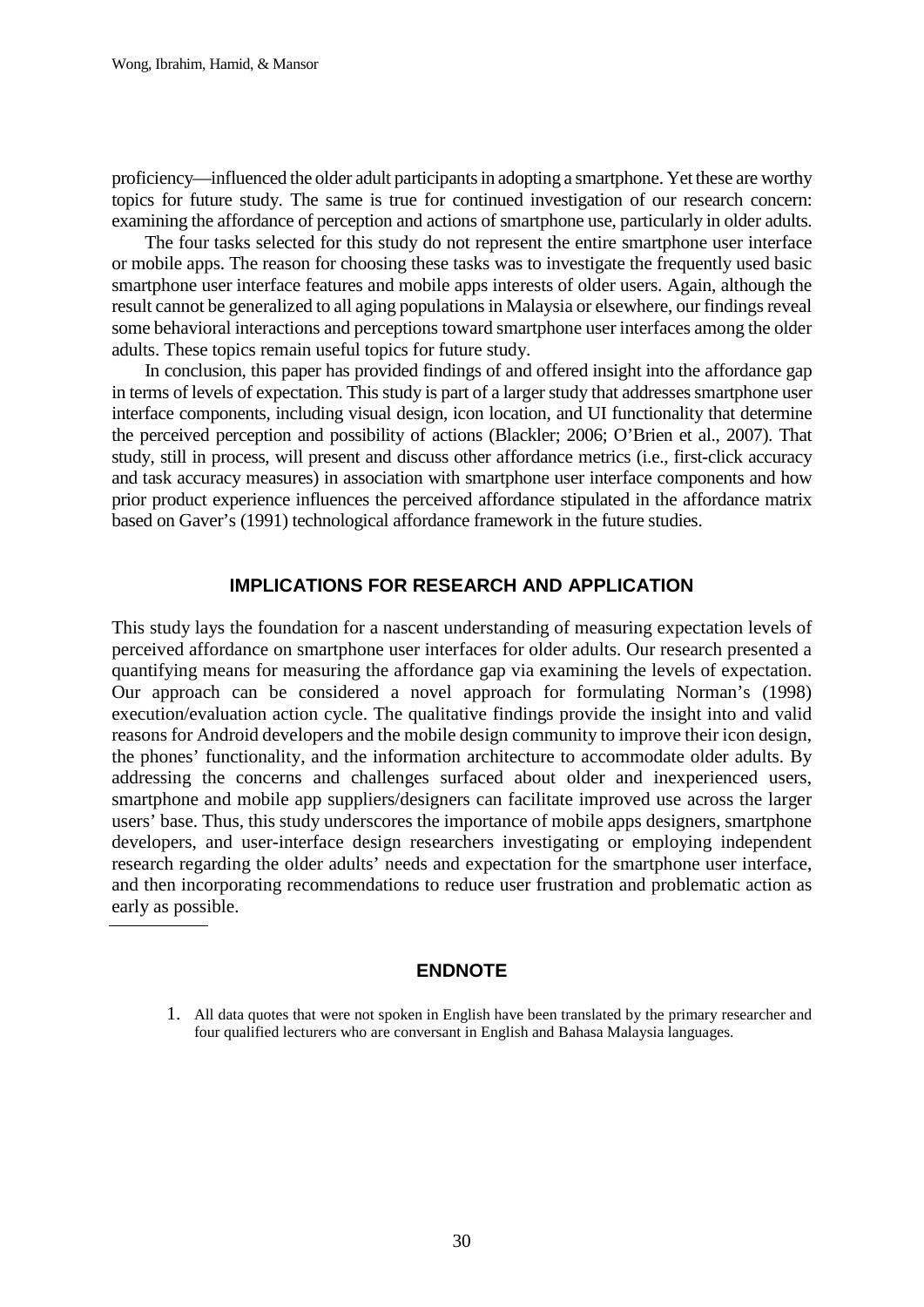### **REFERENCES**

- Abascal, J., & Civit, A. (2001). Universal access to mobile telephony as a way to enhance the autonomy of elderly people. In *Proceedings of the 2001 EC/NSF Workshop on Universal Accessibility of Ubiquitous Computing: Providing for the Elderly* (pp. 93–99). New York, NY, USA: ACM Press.
- Allen, C. D., Ballman, D., Begg, V., Miller-Jacobs, H. H., Muller, M., Nielsen, J., & Spool, J. (1993). User involvement in the design process: Why, when & how? In B. Arnold, G. C. van der Veer, & T. N. White (Eds.), *Conference Proceedings of Human-Computer Interaction (INTERACT' 93), IFIP TC13 International Conference on Human-Computer Interaction* (pp. 251–254). Amsterdam, the Netherlands: ACM. https://doi.org/10.1145/169059.169203.
- Anh, N. H. (2016). *Smartphone industry: The new era of competition and strategy* (Bachelor's Thesis, Centria University of Applied Sciences, Finland).
- Berenguer, A., Goncalves, J., Hosio, S., Ferreira, D., Anagnostopoulos, T., & Kostakos, V. (2017). Are smartphones ubiquitous? An in-depth survey of smartphone adoption by seniors. *IEEE Consumer Electronics Magazine, 6*(1), 104–110.
- Bernard, H. R., & Ryan, G. W. (2010). *Analyzing qualitative data: Systematic approaches.* Thousand Oaks, CA, USA: Sage.
- Blackler, A. (2006). *Intuitive interaction with complex artefacts* (Doctoral Dissertation, Queensland University of Technology, Australia).
- Carlsson, C., & Walden, P. (2015). Digital wellness for young elderly: Research methodology and technology adoption. In *The 28th Bled eConference "#eWellbeing" Proceedings (BLED 2015;* pp. 239–250). Retrieved from https://domino.fov.uni-mb.si/proceedings.nsf/Proc2015Research?OpenPage
- Cohen, J. W. (1988). *Statistical power analysis for the behavioral sciences* (2<sup>nd</sup> ed.). Mahwah, NJ, USA: Lawrence Erlbaum Associates.
- Colombo, F., Aroldi, P., & Carlo, S. (2018). "I use it correctly!": The use of ICTs among Italian grandmothers in a generational perspective. *Human Technology*, *14*(3), 343–365.
- Creswell, J. W., & Clark, V. L. P. (2011). *Designing and conducting mixed methods research* (2nd ed.). Thousand Oaks, CA, USA: SAGE Publications, Inc.
- de la Fuente, J., Gustafson, S., Twomey, C., & Bix, B. (2015). An affordance-based methodology for package design. *Packaging Technology and Science, 28,* 157–171. https://doi.org/10.1002/pts.2087
- Essén, A., & Östlund, B. (2011). Laggards as innovators? Old users as designers of new services and service systems. *International Journal of Design, 5*(3), 89–98.
- Faraj, S., & Azad, B. (2012). The materiality of technology: An affordance perspective. In P. M. Leonardi, B. A. Nardi, & J. Kallinikos (Eds.), *Materiality and organizing: Social interaction in a technological world* (pp. 237– 258). Oxford, UK: Oxford University Press.
- Fisk, A. D., Rogers, W. A., Charness, N., Czaja, S. J., & Sharit, J. (2009). *Designing for older adults: Principles and creative human factors approaches* (2nd ed.). Boca Raton, FL, USA: CRC Press.
- Gaver, W. W. (1991). Technology affordances. In *Proceedings of the CHI Conference on Human Factors in Computing Systems* (pp. 79–84). New York, NY, USA: ACM Press.
- Gibson, J. (1977). The theory of affordances. In R. Shaw & J. Bransford (Eds.), *Perceiving, acting, and knowing: Toward an ecological psychology* (pp. 67–82)*.* Hillsdale, NJ, USA: Lawrence Erlbaum Associates.
- Gibson, J. (1979). *The ecological approach to visual perception*. Boston, MA, USA: Houghton Mifflin.
- Gómez, R. Y., Caballero, D. C., & Sevillano, J.-L. (2014). Heuristic evaluation on mobile interfaces: a new checklist. *The Scientific World Journal*, Article 434326. http://dx.doi.org/10.1155/2014/434326
- Haederi, M. (2011). *Technology fear stops older adults from logging on.* Retrieved on August 5, 2018 from http://www.aarp.org/technology/innovations/info-08-2011/elderly-fear-of-technology.html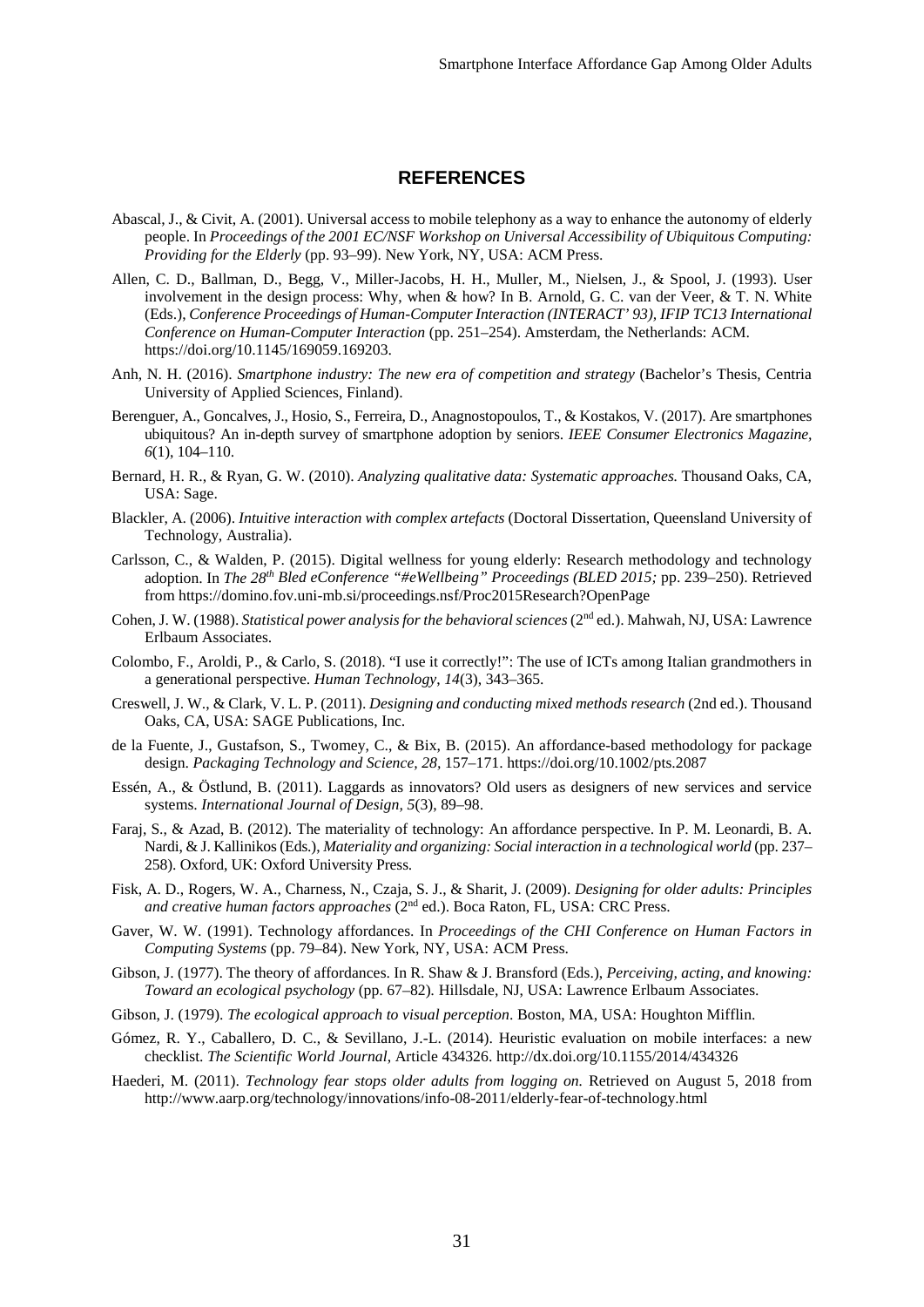Hamid, T. A. (2019, February 25–26). *Ageing in Malaysia. Presentation in Session 3: Using Different Measures of Ageing: Country Case Studies, Expert Group Meeting on Measuring Population Ageing: Bridging Research and Policy.* Retrieved February 11, 2020, from

https://www.un.org/en/development/desa/population/events/pdf/expert/29/session3/EGM\_25Feb2019\_S3\_Te ngkuAizanHamid.pdf

- Hern, A. (2017). *iPhone at 10: How it changed everything.* Retrieved on April 20, 2018 from https://www.theguardian.com/technology/2017/jun/29/iphone-at-10-how-it-changed-everything/
- Hogan, M. (2006). Technophobia amongst older adults in Ireland. *Irish Journal of Management, 27*(1), 57–77.
- Hogan, M. (2009). Age differences in technophobia: An Irish study. In W. Wojtkowski, G. Wojtkowski, M. Lang, K. Conboy, & C. Barry (Eds.), *Information systems, development: Challenges in practice, theory and education* (pp. 117–130). Boston, MA, USA: Springer Science+ Business Media.
- Inostroza, R., Rusu, C., Roncagliolo, S., Rusu, V., & Collazos, C. A. (2016). Developing SMASH: A set of smartphones' usability heuristics. *Computer Standards & Interfaces, 43*, 40–52.
- Ivan, L., & Fernández-Ardèvol, M. (2013). Older people and mobile communication in two European contexts. *Romanian Journal of Communication and Public Relations, 3*(85), 83–98.
- Kaptelinin, V. (2013). Affordance*. The encyclopedia of human*–*computer interaction* (2nd Ed.). Retrieved on July 11, 2018, from https://www.interaction-design.org/literature/book/the-encyclopedia-of-human-computerinteraction-2nd-ed/affordances#
- Mack, S. (n.d.). *How advertisers target the grey market*. Retrieved on November 11, 2018, from http://smallbusiness.chron.com/advertisers-target-grey-market-65794.html
- McKay, E. (2010). *Intuitive UI: What the heck is it?* Retrieved on February 2, 2018, from http://www.uxdesignedge.com/2010/06/intuitive-ui-what-the-heck-is-it/
- Nielsen, J. (1994). Heuristic evaluation. In J. Nielsen & R. L. Mack (Eds.), *Usability inspection methods.* Hoboken, NJ, USA: John Wiley & Sons.
- Nielsen, J. (2010). *Mental models.* Retrieved on November 19, 2018, from https://www.nngroup.com/articles/mental-models/
- Nielsen, J., & Molich, R. (1990). Heuristic evaluation of user interfaces. In *Proceedings of ACM CHI'90 Conference* (pp. 249–256). Seattle, WA, USA: ACM.
- Nikou, S. (2015). Mobile technology and forgotten consumers: The young-elderly. *International Journal of Consumer Studies, 39*(4), 294–304.
- Nimrod, G. (2018). Technophobia among older Internet users. *Educational Gerontology, 44*(2–3), 148–162. https://doi.org/10.1080/03601277.2018.1428145
- Norman, D. (1998). *The design of everyday things.* London, UK: MIT Press.
- Nouwens, M., Griggio, C. F., & Mackay, W. E. (2017). "WhatsApp is for family; messenger is for friends": Communication places in app ecosystems. In *Proceedings of 2017 CHI Conference on Human Factors in Computing Systems* (pp. 727–735). New York, NY, USA: ACM.
- O'Brien, M. A. (2010). *Understanding human*–*technology interactions: The role of prior experience and age*  (Doctoral Dissertation, Georgia Institute of Technology, USA).
- O'Brien, M. A., Rogers, W. A., & Fisk, A. D. (2007). Understanding age and technology experience differences in use of prior knowledge for everyday technology interactions*. ACM Transactions on Accessible Computing*, *4*, 1–27.
- Oreglia, E., & Kaye, J. (2012). "Jofish." A gift from the city: Mobile phones in rural China. In *Proceedings of the ACM Conference on Computer-Supported Cooperative Work and Social Computing* (CSCW'15; pp. 137– 146)*.* New York, NY, USA: ACM Press.
- PC Magazine (n.d.). *Definition of feature phone.* Retrieved November 12, 2018, from https://www.pcmag.com/encyclopedia/term/62894/feature-phone
- Pee, N. C., Maksom, Z., & Norizan, A. R. (2014). Factor influencing the use of smartphone by Malaysian's elderly. *Journal of Theoretical and Applied Information Technology*, *59*(2), 421–425.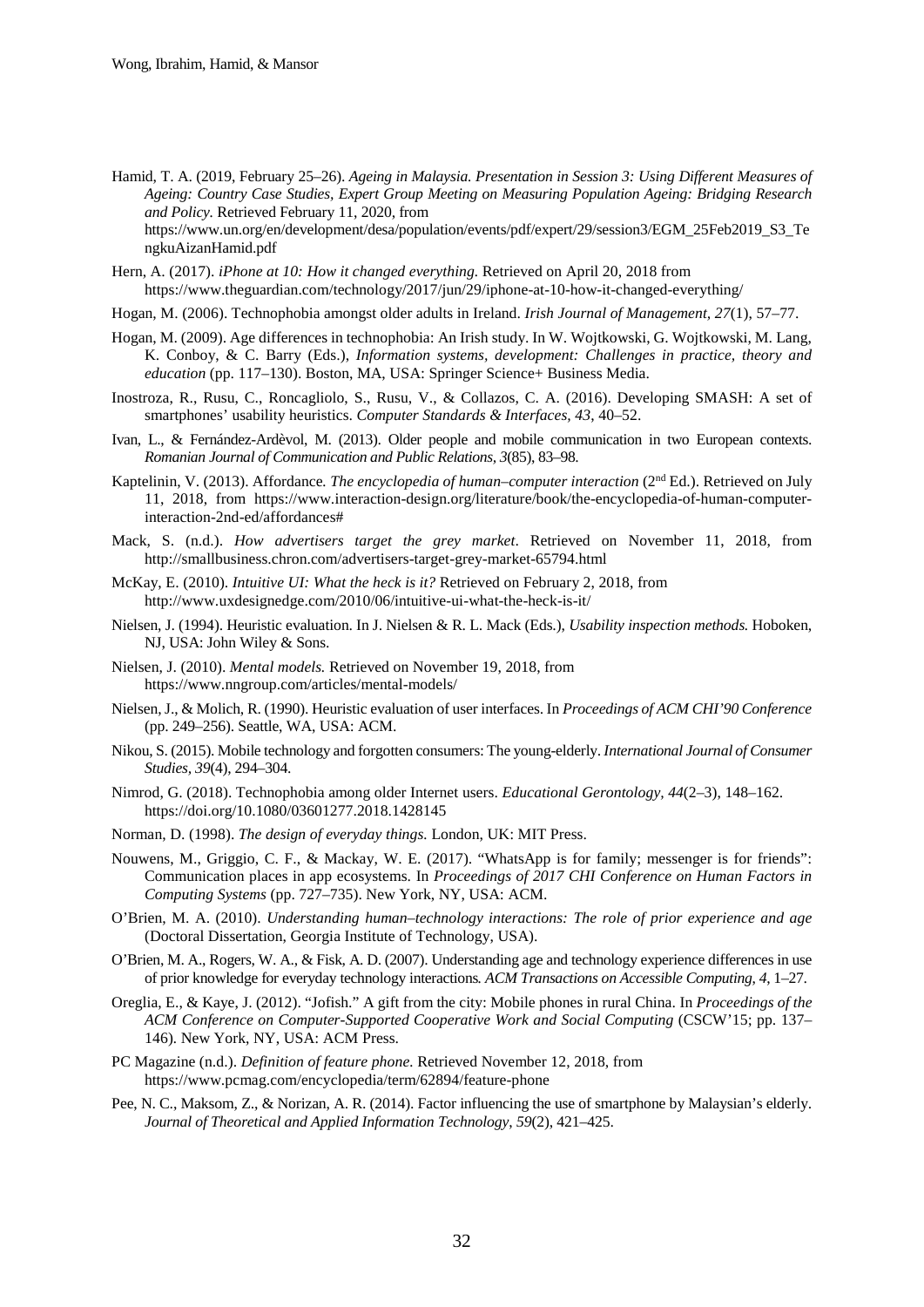- Petrovčič, A., Taipale, S., Rogelj, A., & Dolničar, V. (2018). Design of mobile phones for older adults: An empirical analysis of design guidelines and checklists for feature phones and smartphones. *International Journal of Human–Computer Interaction*, *34*(3), 251–264. https://doi.org/10.1080/10447318.2017.1345142
- Plaza, I., Martin, L., Martin, S., & Medrano, C. (2011). Mobile applications in an aging society: Status and trends. *The Journal of Systems and Software, 84*(11), 1977–1988.
- Pothitos, A. (2016, October 31). *The history of the smartphone*. Retrieved on November 11, 2018, from http://www.mobileindustryreview.com/2016/10/the-history-of-the-smartphone.html
- Price, M. M., Pak, R., Müller, H., & Stronge, A. (2013). Older adults' perceptions of usefulness of personal health records. *Universal Access in the Information Society*, *12*(2), 191–204.
- Rogers, E. M. (2003). *Diffusion of innovations* (5th ed.). New York, NY, USA: Simon and Schuster.
- Rosales, A., & Fernández-Ardèvol, M. (2016a). Smartphones, apps and older people's interests: From a generational perspective. In *Proceedings of the 18th International Conference on Human*–*Computer Interaction with Mobile Devices and Services* (MobileHCI 2016; pp. 491–503). New York, NY, USA: ACM.
- Rosales, A., & Fernández-Ardèvol, M. (2016b). Beyond WhatsApp: Older people and smartphones. *Romanian Journal of Communication and Public Relations, 18*(1), 27–47.
- Roscoe, J. T. (1975). *Fundamental research statistics for the behavioural sciences* (2<sup>nd</sup> ed.). New York, NY, USA: Holt Rinehart & Winston.
- Selwyn, N., Gorard, S., Furlong, J., & Madden, L. (2003). Older adults' use of information and communication technology in everyday life. *Aging & Society, 23*, 561–582.
- Sinnadurai, J. (2019). A holistic approach to ageing needed in Malaysia. Retrieved on February 12, 2020, from https://www.thestar.com.my/news/nation/2019/09/15/a-holistic-approach-to-ageing-needed-in-malaysia
- Silva, P. A., Holden, K., & Jordan, P. (2015). Towards a list of heuristics to evaluate smartphone apps targeted at older adults: A study with apps that aim at promoting health and well-being. In the *48th Hawaii International Conference on System Sciences* (pp. 3237–3246). Kauai, HI, USA: IEEE.
- Silverman, D. (2011). *Interpreting qualitative data* (4<sup>th</sup> ed.). London, UK: Sage.
- Sun, Y., Ding, X., Lindtner, S., Lu, T., & Gu, N. (2014). Being senior and ICT: A study of seniors using ICT in China. In *Proceedings of the SIGCHI Conference on Human factors in Computing Systems* (CHI'14; pp. 3933–3942). New York, NY, USA: ACM.
- Taylor-Powell, E., & Renner, M. (2003). *Analyzing qualitative data.* University of Wisconsin-Extension Cooperative Extension Madison, WI. Retrieved on March 18, 2018, from https://learningstore.uwex.edu/assets/pdfs/g3658-12.pdf
- Technopedia (n.d.). *Feature phone.* Retrieved on November 12, 2018, from https://www.techopedia.com/definition/26221/feature-phone
- van de Kar, E., & den Hengst, M. (2009). Involving users early on in the design process: Closing the gap between mobile information services and their users. *Electron Markets 19*, 31–42. https://doi.org/10.1007/s12525- 008-0002-y
- Wong, C. Y. (2011). Exploring the relationship between mobile phone and senior citizens: A Malaysian perspective. *International Journal of Human*–*Computer Interaction, 2*(2), 65–77.
- Wong, C. Y., Ibrahim, I., Hamid, T. A., & Mansor, E. I. (2017). The use of smartphone and mobile application among older adults in Malaysia. In P. Kommers (Ed.), *Proceedings of the International Conference ICT, Society and Human Beings 2017* (pp. 87–94). Lisbon, Portugal: IADIS Press.
- Wong, C. Y., Ibrahim, R., Hamid, T. A., & Mansor, E. I. (2018). Mismatch between adults' expectation and smartphone user interface. *Malaysian Journal of Computing*, *3*(2), 138–153.